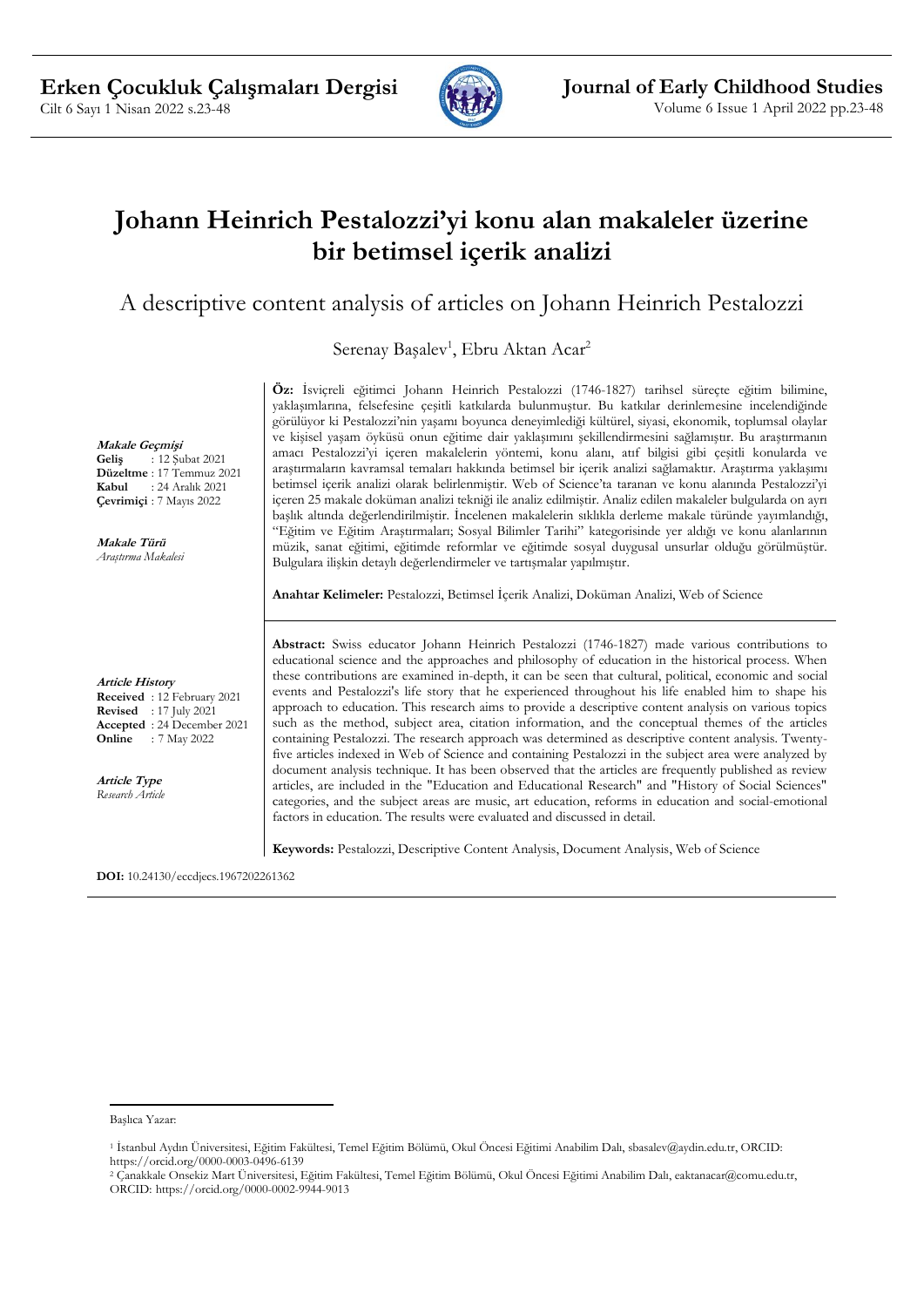#### **SUMMARY**

### **Introduction**

During his lifetime (1746-1827) and after his death, the Swiss educational thinker and reformer Johann Heinrich Pestalozzi influenced educational thinkers, approaches, politics and philosophy. Besides inspiring and leading many subjects in education, Pestalozzi was also very influenced by the political and sociological structure of the period, the thinkers of the period, cultural events and the elements in his personal life. All these factors influenced his approach to education and shaped his reforms. In order to understand Pestalozzi's view of education and the reforms he has made, it would be appropriate to review the factors that he affected and by which he was affected.

In the first years of his life, he spent his childhood with the care of his devoted mother and loyal servant of the house after the death of his father (Follari, 2015). Pestalozzi indicated that some of the difficulties he had during his childhood despite all this supportive home environment were inability to communicate with his peers, exclusion by them, exposure to bullying, and inability to explore social and cooperative games (Kuhlemann & Brühlmeier, 2002). Pestalozzi was deprived of many resources through which he would explore daily life, and it can be said that his awareness of this deprivation played an important role in his adoption of the head-heart-hand triad. Pestalozzi believed that Zurich, the commercial city, was corrupt. During his university years, he drew reactions due to his opposition to the exploitation of farmers and land workers, his statements supporting reform, and many revolts such as the demand for fair administration and equality (Kuhlemann and Brühlmeier, 2002). The famous educator was inevitably influenced by Jean Jacques Rousseau, like other romantics and reformers of the period. Especially after Rousseau published his works named "Emile" and "The Social Contract" in 1762, the natural, virtuous and free life ideas triggered the people who were in search of reform (Cooper, 2016).

Pestalozzi influenced many educational thinkers and educational approaches who lived in the same period and came after him. Pestalozzi, Friedrich Froebel and Maria Montessori are three important figures in the early kindergarten movement. Each of these educators focuses on different degrees of love, care and motherhood (Aslanian, 2015). John Dewey can be considered another American educational thinker influenced by Pestalozzi's approaches. Dewey advocated that the child should be educated in line with his/her interests and tendencies. The famous thinker denounced the lifeless, dysfunctional and illogical educational approaches adopted in most of the schools of the period. Dewey criticized students' passivity and teachers' reliance on textbooks when comparing the new and promising understanding of education with the old one (Reese, 2013).

It can be assumed that Pestalozzi and his educational approach, which provides a historical basis for many educational approaches that we have adopted or are developing today, are discussed in a scientific framework and important subject areas. Therefore, examining the scientific studies on Pestalozzi and his educational approach will allow us to explore his reflections on today's scientific literature. This research aims to provide information about various elements such as categories, year of publication, journal in which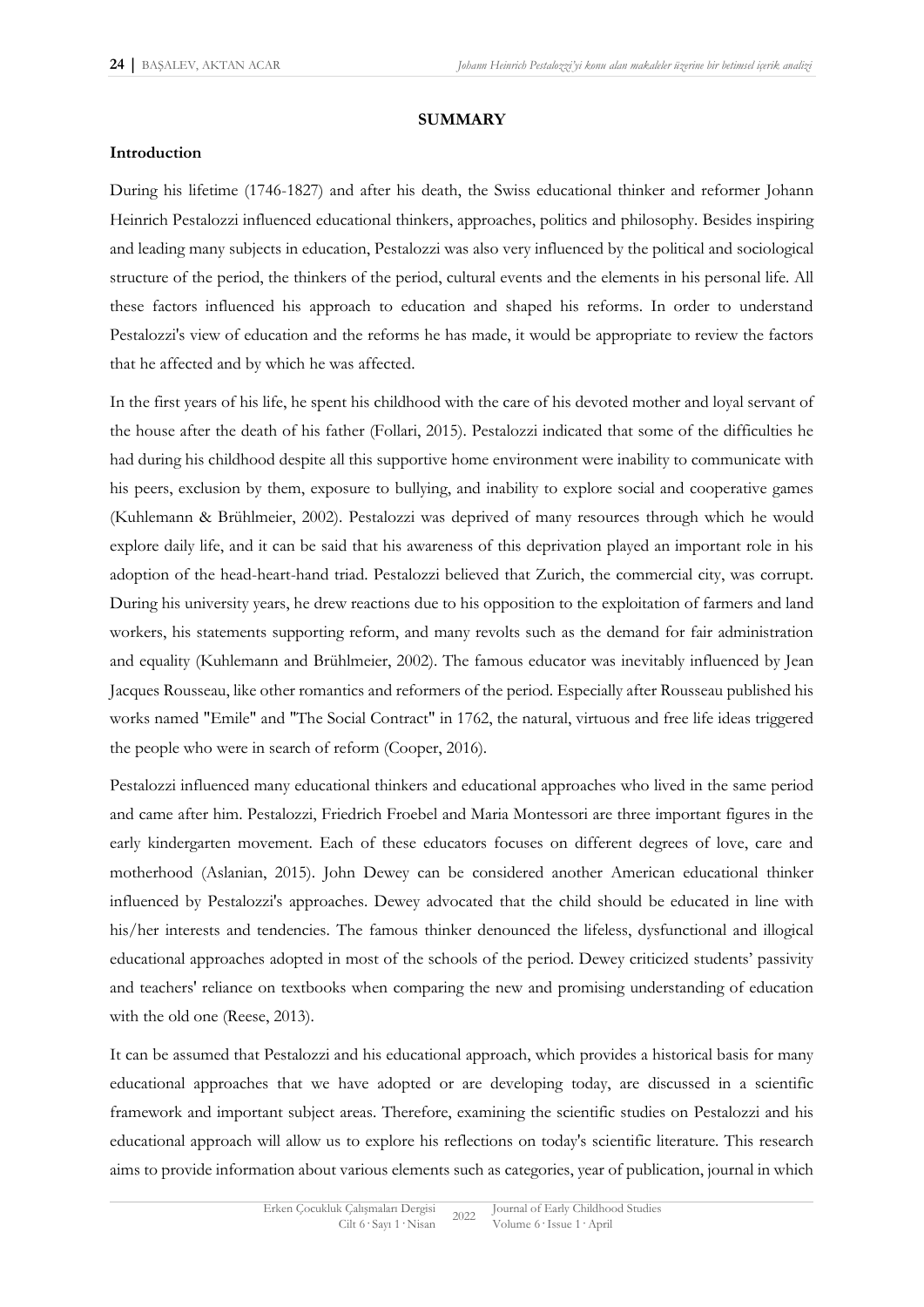they were published, method, subject area, citation information of articles on Pestalozzi and indexed in the Web of Science.

#### **Method**

Within the scope of this research, it was decided to apply the descriptive content analysis method as it was desired to examine the articles that include Johann Heinrich Pestalozzi in the subject area and are indexed in the Web of Science with a holistic perspective and according to various features. Eight index databases within the Web of Science Core Collection were used to collect data in this research. All articles published in the journals indexed in these databases, in English, containing the keyword "Pestalozzi" on the topic and published between 2000 and 2020 were reached. Twenty-five articles following the specified characteristics were determined for analysis. In order to perform the analysis steps of the document analysis technique, 25 articles that were decided to be sampled were analyzed under ten categories.

### **Results**

The conceptual themes of the articles that include Johann Heinrich Pestalozzi in the subject area and are indexed in the Web of Science vary in scope and subject areas regarding Pestalozzi. Considering the studies on the person or persons affected by Pestalozzi, it has been seen that the subject areas are music, art education, education management, vocational education, nature education, special education, reforms in education and an in-depth examination of an educator's life. Furthermore, when the subject area or areas affected by Pestalozzi is examined, it is determined to include geography, social and emotional elements in education, art education, early childhood education, teaching method and physical education. Finally, Pestalozzi's direct method, the subject areas of the studies by which he was affected and included his life, seems to be the story of a portrait gifted to him, criticisms of Pestalozzi's method, and a review of an article written about Pestalozzi.

### **Conclusion and Discussion**

Considering that Pestalozzi's first work in education was aimed at providing the poor with a profession and that he managed educational institutions for many years, it can be stated that there has not been enough research in these subject areas. In addition, considering that Pestalozzi is one of the three important names of the early kindergarten movement and greatly influenced Froebel and Montessori, who came after him, it can be said that studies in the field of early childhood education are limited. Regarding future studies, it can be thought that the effects of Pestalozzi in the field of education are examined, and studies covering the fields of teacher education, education of disadvantaged children and early childhood education will contribute to the literature.

Examination of these articles reveals that Pestalozzi provided and influenced many ideas and approaches that both lived in the same period and came after him. Moreover, Pestalozzi continues to directly or indirectly influence most educational approaches, philosophies and methods that we continue to examine today, with his reformist characteristics that directed education.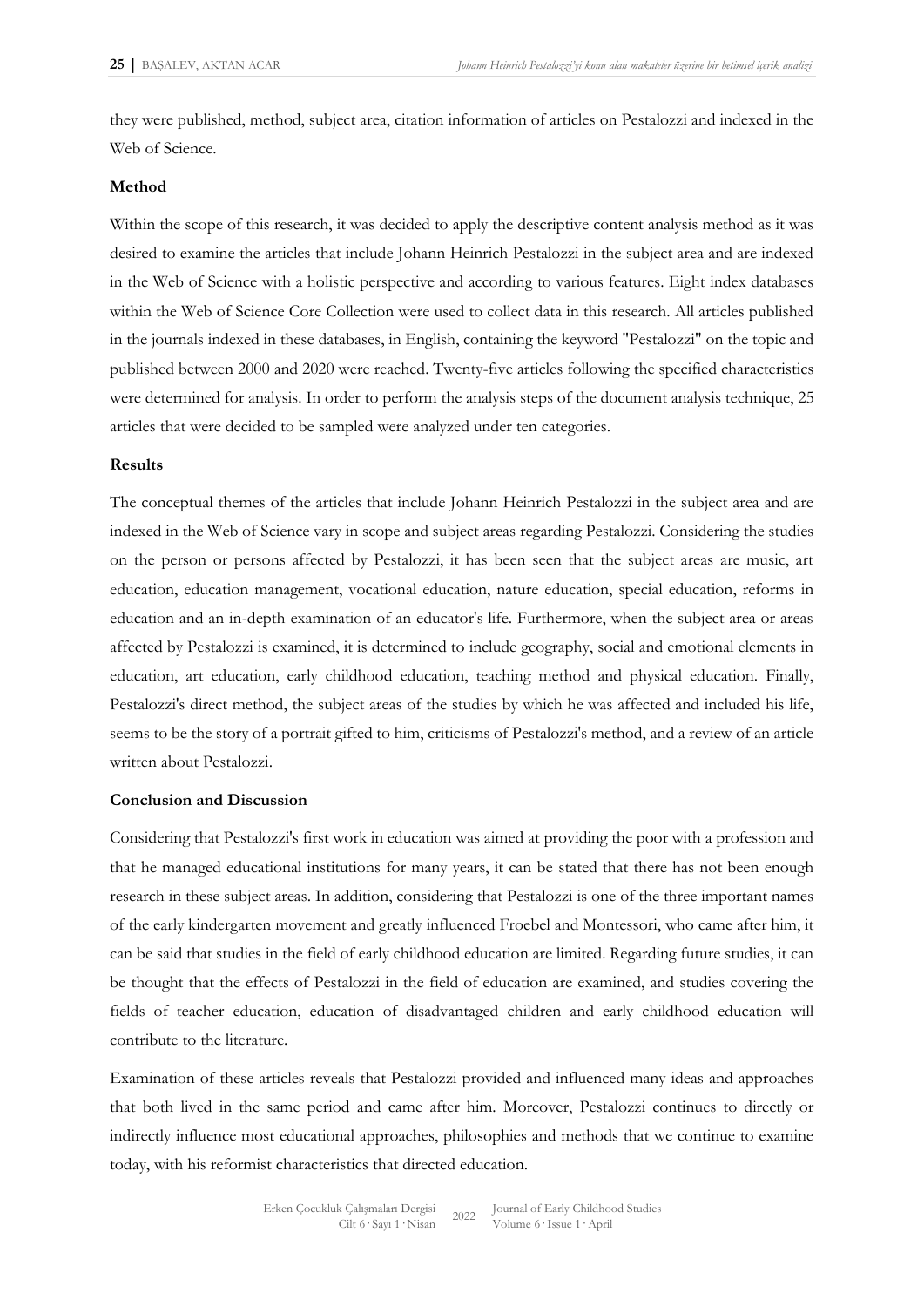# **GİRİŞ**

İsviçreli eğitim düşünürü ve reformcu Johann Heinrich Pestalozzi yaşadığı süre (1746-1827) boyunca ve ölümünden sonra süregelen eğitim düşünürlerini, yaklaşımlarını, politikalarını ve felsefesini etkilemiştir. Pestalozzi eğitimde birçok konuya ilham vermesi ve öncülük etmesinin yanı sıra kendisi de yaşadığı dönemin siyasi ve sosyolojik yapısından, dönemin düşünürlerinden, kültürel olaylardan ve kişisel yaşamındaki unsurlardan oldukça etkilenmiştir. Tüm bu unsurlar onun eğitime bakışını etkileyerek gerçekleştirdiği reformların şekillenmesini sağlamıştır. Pestalozzi'nin eğitime bakışını ve gerçekleştirdiği reformları anlamak için etkilendiği ve etkilediği unsurları gözden geçirmek isabetli olacaktır.

Hayatının ilk yıllarında babasının ölümü ardından fedakâr annesinin ve evin sadık hizmetkârının ilgili bakımı ile çocukluk yıllarını geçirmiştir (Follari, 2015). Pestalozzi'nin insanın özündeki iyiliğe inanmasının ve kendini yoksulluğa adamasının nedenleri annesi ve hizmetkâr Barbara Schmid tarafından gösterilen şaşmaz sevgi ve ilgiden kaynaklanıyordu (Bowers ve Gehring, 2004). İsviçreli eğitimcinin özellikle erken yaşlarda yaşadığı maddi sıkıntılar ve dedesinin yaşadığı köy olan Höngg'de yoksulluğa dair yaptığı gözlemler yoksulların eğitilmesine ilişkin çalışmalarının kökenini oluşturmuştur. Ayrıca anne bakımının önemini deneyimleyen Pestalozzi eğitime dair görüşlerinde çocuğun en önemli ve ilk öğretmeninin annesi olduğunu vurgulamıştır. Ünlü eğitimciye göre anne ve ev ortamı en doğal öğrenme ortamını oluşturmaktadır (Follari, 2015). Erken çocukluk yıllarında annesinin fedakârlığını ve sevgisini içeren deneyimlerin de ilerleyen yıllarda eğitim alanında benimsediği kafa-kalp-el üçlü anlayışına katkılar sağladığı düşünülebilir. Tüm bu destekleyici ev ortamına rağmen Pestalozzi çocukluk günlerinde yaşadığı bazı zorlukların; akranlarıyla iletişim kuramamak, onlar tarafından dışlanmak, zorbalığa uğramak, sosyal ve iş birlikçi oyunları keşfedememek olduğunu belirtmiştir (Kuhlemann ve Brühlmeier, 2002). Pestalozzi günlük hayatı keşfedebileceği birçok kaynaktan yoksundu ve bu yoksunluğa dair farkındalığının kafa-kalp-el üçlüsünü benimsemesinde önemli bir rolü olduğu söylenebilir.

Ünlü eğitimci Zürih Üniversitesinde teoloji okurken Johann Jakob Bodmer'den çok etkilenmiştir. Bodmer'den aldığı siyaset ve tarih dersleri ile birlikte Pestalozzi'nin görüşleri daha radikal bir yöne doğru ilerlemiştir (Tröhler, 2013). Üniversite yıllarında bir aktivist olarak adını duyururken ülkenin ahlaki standartları konusunda endişelenen ve bunları yükseltmek isteyen bir grup genç ile bir araya gelmiştir. Bu arkadaşlıklar Helvetic Society'nin başlangıcını oluşturmuştur ve topluluğun üyeleri Pestalozzi'nin ilerleyen yıllarda gerçekleştireceği eğitim reformlarına zemin oluşturmuştur (Bowers ve Gehring, 2004). Helvetic Society, 1762'de İsviçreli filozof Isaak Iselin önderliğinde kurulan kendilerini vatansever olarak tanımlayan bir İsviçre reform topluluğudur. Topluluk üyelerinin ideal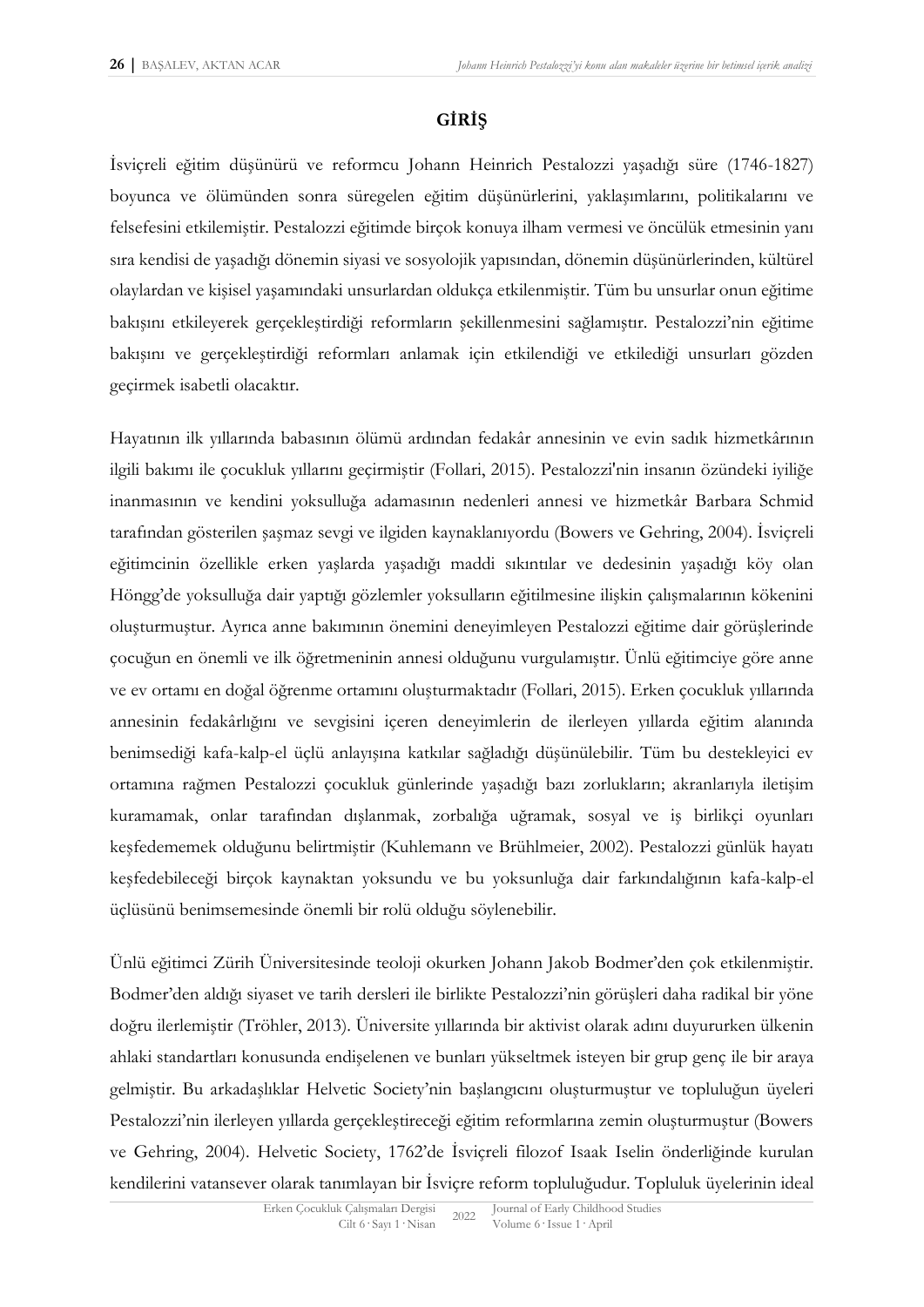düşüncesi, eğitimin siyasi anlayışın ayrılmaz bir parçası olacağı babacan, erdemli ve aristokratik bir cumhuriyetti (Cooper, 2016). Helvetic Society'nin üyeleri Bodmer'in imtiyazlı bir düşünür olması nedeniyle ve onun desteğiyle muhalif yazılar yayımlayabilmekteydi. Pestalozzi de yaptığı yayınlarla dikkatleri üzerine çekmeye başlamıştı. Ticaret şehri olan Zürih'in yozlaştığını düşünen Pestalozzi; çiftçi ve toprak işçilerinin sömürülmesine karşı çıkışlarıyla, reformu destekleyen ifadeleriyle ve adil yönetim ve eşitlik talebi gibi birçok başkaldırışı nedeniyle tepki çekmiştir (Kuhlemann ve Brühlmeier, 2002). Bu yozlaşma düşünceleri ışığında Pestalozzi romantizm akımının önemli destekçilerinden olmuştur.

Ünlü eğitimci kaçınılmaz bir şekilde dönemin diğer romantikleri ve reformcuları gibi büyük oranda Jean Jacques Rousseau'dan etkilenmiştir. Özellikle Rousseau'nun 1762'de "Emile" ve "Toplum Sözleşmesi" isimli eserlerini yayımlamasından sonra doğal, erdemli ve özgür yaşam düşünceleri dönemin reform arayışında olan kişilerini tetiklemiştir (Cooper, 2016). Pestalozzi, Rousseau'dan eğitim ve yaşam düşünceleri açısından etkilenmenin yanı sıra inancın sadeliği ve ahlaki konularda etkilenmiştir. İki düşünür için de kalp mantığın önündedir. Pestalozzi bu nedenle eğitim çalışmalarının temeline ve odağına akıl/zekâ eğitimini değil, ahlaki gelişimi almıştır (Kuhlemann ve Brühlmeier, 2002). Onun önemle altını çizdiği kafa-kalp-el üçlüsü ahlaki gelişime hizmet etmektedir.

Pestalozzi kendisiyle aynı dönemde yaşayan ve kendisinden sonra gelen birçok eğitim düşünürünü ve eğitim yaklaşımını etkilemiştir. Pestalozzi eğitim alanında çalışmaya başlamadan önce romantik ve reformcu idealleri ışığında Neuhof'ta taşradaki yoksul çocukları meslek edindirmek amacıyla bir darülaceze kurmuştur (Bowers ve Gehring, 2004). Bu girişimindeki amacı yoksul çocukların meslek edinerek kendi yoksulluklarının üstesinden gelmelerini sağlamaktır. İlerleyen yıllarda Burgdorf'da öğretmenlik becerilerini ve eğitime dair yaklaşımını geliştirmiştir ve Yverdon'da öğretmenler yetiştirmeye başlamıştır. "Anaokulunun babası" olarak bilinen Friedrich Froebel (Follari, 2015), Pestalozzi'nin öğretmen yetiştirme okulunda eğitim almıştır (Bowers ve Gehring, 2004). Pestalozzi, Froebel ve Maria Montessori erken dönem anaokulu hareketinin üç önemli ismidir. Bu eğitimcilerin her biri farklı derecelerde sevgi, bakım ve annelik üzerine odaklanmaktadır (Aslanian, 2015). Pestalozzi'den sonra gelen bu eğitim düşünürlerinin onun en önem verdiği eğitim anlayışı olan kafakalp-el üçlüsünden etkilendiğini söylemek mümkündür. Ayrıca hem Froebel hem de Montessori'nin eğitim yaklaşımlarında özel olarak tasarlanmış materyallere büyük vurgu yapmaktadır. Pestalozzi (2018), gündelik yaşam ile bütünleşik eğitime ve duyular aracılığıyla keşfetmeye büyük önem vermekteydi. Burgdorf'taki öğretmenlik deneyimlerinde ders kitaplarını bir kenara bırakıp çocukların somut çevrelerini duyularıyla tecrübe etmelerini sağlamıştır. Ona göre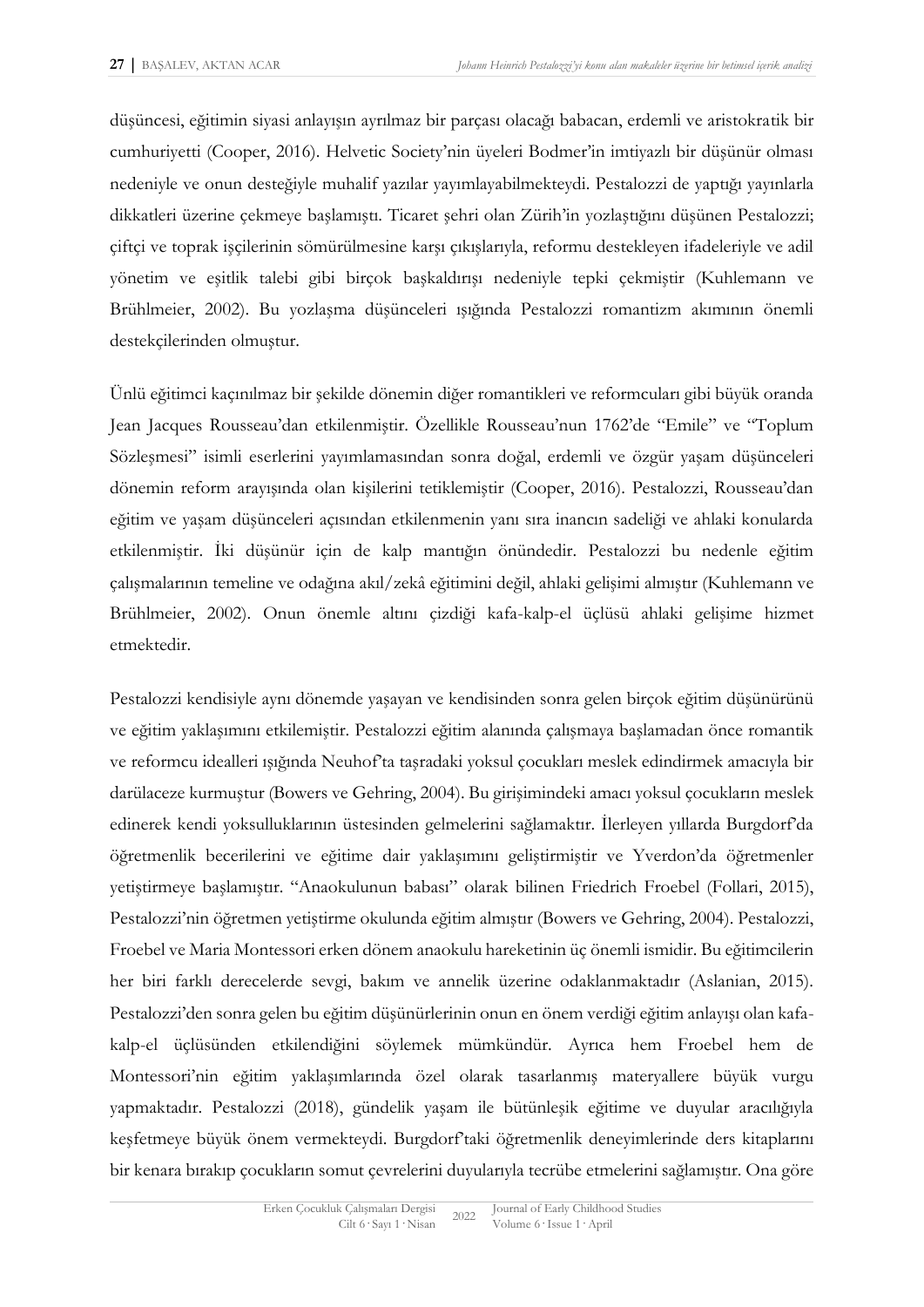okumadan önce düşünme gelmeliydi ve her şey gözleme dayalı tanınmalıydı (Kuhlemann ve Brühlmeier, 2002). Bu nedenlerle erken çocukluk eğitimini tarihsel süreçte etkileyen diğer iki önemli düşünürün eğitim yaklaşımlarına büyük katkılar yaptığını ve temel oluşturduğunu söylemek doğru olacaktır.

Pestalozzi eğitim yaklaşımı ve düşünceleriyle dünyanın farklı coğrafyalarındaki düşünürleri de etkilemiştir. İngiliz eğitimci Robert Owen da tıpkı Pestalozzi gibi yoksul çocukların eğitim ortamlarından yararlanması adına adımlar atmıştır. Pestalozzi her ne kadar çocukların mümkün olduğu kadar geç yaşta eğitime başlaması gerektiğini savunsa da (Kuhlemann ve Brühlmeier, 2002) kendi eğitim kurumlarına çok küçük yaşlardan itibaren çocukların dezavantajlarını en aza indirgemek için öğrenci kabul etmekteydi. Erken yaşta eğitime kabul konusundaki pratikleri ve yoksul çocukların eğitimi ile Owen'ı etkilediğini düşünülebilir. Owen'ın, ABD Indiana'da yoksul çocukların yararına kurduğu okul öncesi kurum (Follari, 2015) ve buradan çıkışla kurulan diğer okullar, Head Start gibi müdahale programlarını büyük ölçüde etkilemiştir. Dezavantajlı grupların göz önünde bulundurulması ve onlara fayda sağlayacak şekilde eğitimlerinin sağlanması bu iki düşünürün eğitim yaklaşımlarında büyük önem taşımaktadır.

Pestalozzi'nin yaklaşımlarından etkilenen diğer Amerikalı eğitim düşünürü ise John Dewey olarak görülebilir. Dewey çocuğun kendiliğinden gelişen ilgi ve eğilimleri doğrultusunda eğitim almasını savunmaktaydı. Ünlü düşünür dönemin okullarının çoğunda benimsenen cansız, işlevsiz ve mantık dışı eğitim yaklaşımlarını kınamaktaydı. Dewey, yeni ve umut vaat eden eğitim anlayışı ile eski eğitim anlayışını karşılaştırıldığında öğrencinin pasifliğini ve öğretmenlerin ders kitaplarına güvenmesini eleştirmekteydi (Reese, 2013). Pestalozzi eğitim alanında çalışmalarına yoksul çocukların dezavantajını en aza indirmek amacıyla başlamıştır. Onun kurduğu düşkünler yurdu çocukların yoksulluklarını meslek edindirme yoluyla aşmaya çalışmıştır. Yoksul çocukların yaşamında tespit edilen bu eksiklik eğitimin işlevsel bir araç olarak kullanılmasıyla giderilmeye çalışılmıştır. Pestalozzi'nin bu girişimiyle toplumsal sorunlara eğitim yoluyla bir çözüm aradığı söylenebilir. Horlacher'e (2013) göre Pestalozzi'nin de temellerini oluşturduğu reform hareketi, eğitimi dinin dogmatik anlayışından kurtarmak amacındaydı. Pestalozzi gibi düşünürlerin faydacı ve işlevsel yaklaşımları sonucunda eğitim toplumsal amaçlara hizmet eder hale gelecek şekilde yapılandırılmaktaydı. Fakat bu iyileşmeler gerçekleşirken bir yandan eğitim politik ideolojilerin boyunduruğu altına girmiştir (Horlacher, 2013). Eğitimin öğrenci yararına ve işlevsel olarak kullanılması konusunda Dewey'in Pestalozzi'den etkilendiği düşünülebilir.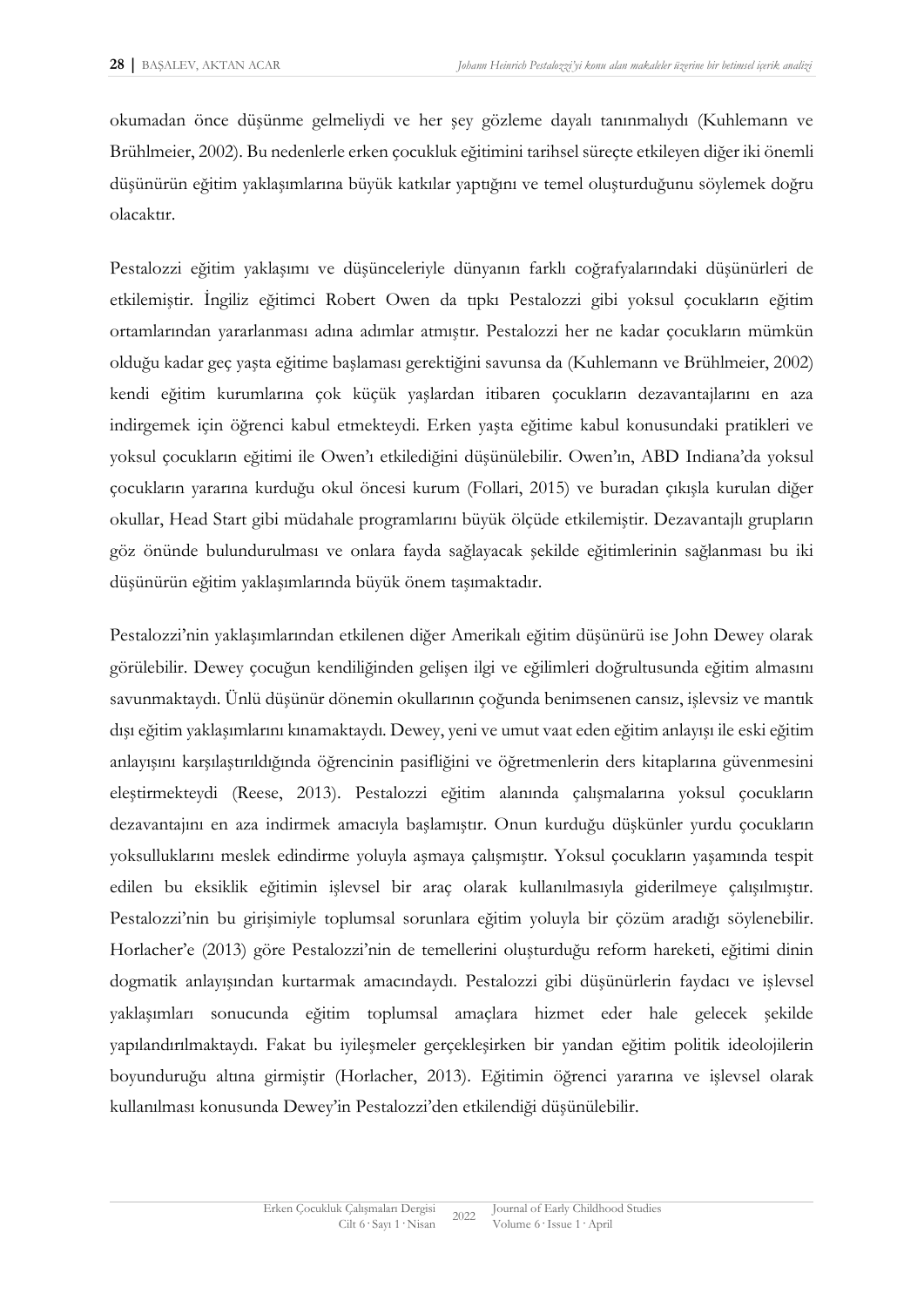Modern okul anlayışının kurucusu olarak anılan Pestalozzi, Tröhler'e (2013) göre, aslında bu tanımlamayı karşılamamaktadır. Pestalozzi sadece toplumsal sorunları eğitimselleştirmiştir. Eğitimselleştirmek kavramı eğitimi toplumsal sorunların bir eşlikçisi haline getirmek olarak tanımlanmaktadır (Tröhler, 2013). Pestalozzi ile birlikte eğitim artık toplumsal sorunları ele almaya başlamıştır, onlara çözüm üretmek çabasındadır ve toplumsal sorunların yönelimini belirlemek için aktif roller almaktadır. Pestalozzi'nin toplumsal sorunları eğitimselleştirmesini dönemin kültürel, siyasi, ekonomik, toplumsal önemli olaylarından ayrı düşünmek mümkün olmayacaktır.

Pestalozzi'nin kendisinden sonra gelen birçok eğitim düşünürünü etkilediği açıkça görülmektedir. Pestalozzi'nin eğitim yaklaşımı yaşadığı dönemin siyasi, kültürel, ekonomik, toplumsal olaylarından ve kendi yaşam deneyimlerinden büyük ölçüde etkilenmiştir. Günümüzde benimsediğimiz ya da gelişmekte olan birçok eğitim yaklaşımına tarihsel bir zemin hazırlayan Pestalozzi ve onun eğitim yaklaşımının bilimsel çerçevede ve önemli konu alanlarında ele alındığı varsayılabilir. Bu varsayımı dikkate alarak yapılan taramalarda Pestalozzi'yi temel alan bir betimsel içerik analizinin yapılmadığı görüşmüştür. Pestalozzi'yi inceleyen bilimsel araştırmaların betimsel içerik analizinin yapılması ünlü eğitimcinin günümüz alan yazınında nasıl bir yere sahip olduğunu ortaya koyabilir. Bu nedenle Pestalozzi ve onun eğitim yaklaşımının ele alındığı bilimsel araştırmaları incelemek onun günümüz alan yazınına yansımalarını keşfetmeye imkân sağlayacaktır.

Bu araştırma Johann Heinrich Pestalozzi'yi içeren makalelerin yöntemi, konu alanı, atıf bilgisi gibi çeşitli konularda ve araştırmaların kavramsal temaları hakkında betimsel bir içerik analizi sağlamayı amaçlamıştır. Bu amaç doğrultusunda aşağıdaki sorulara yanıt aranmıştır:

1. Johann Heinrich Pestalozzi'yi içeren makalelerin kategorilerine, yayın yıllarına, dergilerine, araştırma yöntemlerine, veri toplama araçlarına, veri analiz tekniklerine, atıf alma bilgisine, yazar sayısına ve yayımlanan şehir/ülke bilgisine göre dağılımı nasıldır?

2. Johann Heinrich Pestalozzi'yi içeren makalelerin kavramsal temaları nelerdir?

# **YÖNTEM**

### **Araştırmanın Yaklaşımı**

Bu araştırmada nitel bir araştırma yöntemi olan betimsel içerik analizi kullanılmıştır. Diğer içerik analizi yaklaşımlarından (meta-analiz ve meta-sentez) farklı olarak betimsel içerik analizinde temel amaç araştırılan konu alanındaki temel eğilimleri belirlemektir (Dinçer, 2018). Meta-analiz çalışmalarında tekli nicel araştırmaların bir arada incelenmesi ve bu incelemelerin sentezlerinden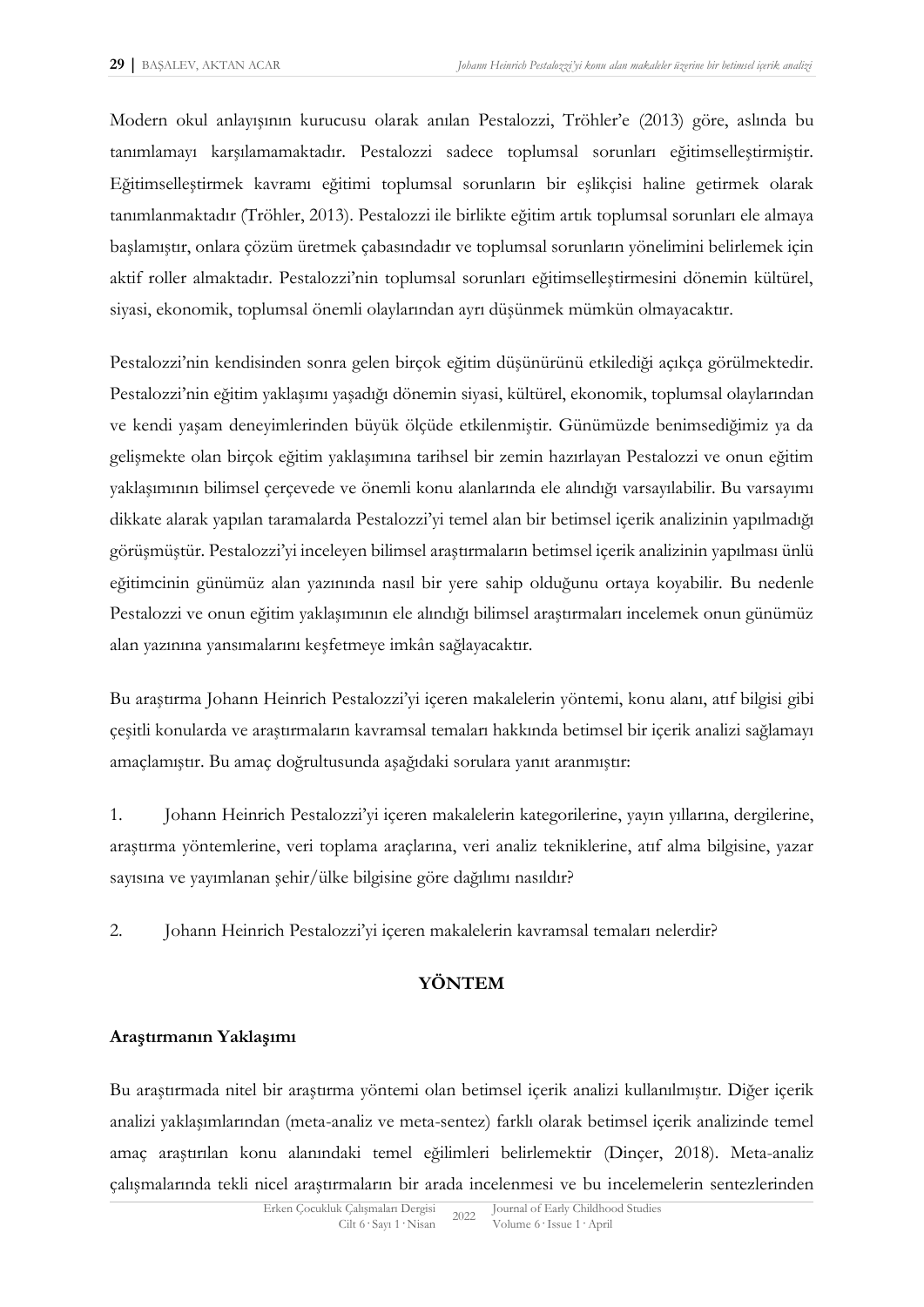nicel sonuçlar elde edilmesi amaçlanır. Meta-sentez çalışmalarında ise belirlenen nitel araştırmaların içerikleri eleştirel perspektifle yorumlanarak sentezlenir (Soysal vd., 2019). Bu iki içerik analizi yaklaşımından farklı olarak betimsel içerik analizi, belirlenmiş ölçütler kapsamındaki araştırmaların frekans ve yüzde dağılımlarını inceleyerek belirlenen konu alanındaki eğilimlerin ortaya çıkarılmasını sağlar (Dinçer, 2018). Bu araştırma kapsamında Johann Heinrich Pestalozzi'yi konu alan makaleler bütüncül bir bakış açısıyla, belirli ölçütler dikkate alınarak ve çeşitli özelliklerine göre inceleneceğinden ve bu makalelerin çeşitli özelliklerinin eğilimleri ortaya çıkarılacağından betimsel içerik analizinin kullanılması uygun görülmüştür.

# **Veri Toplama Süreci**

Bu araştırmada veri toplamak amacıyla PRISMA Beyanından yararlanılmıştır. PRISMA Beyanı sistematik derlemeler için veri toplama sürecinde neler yapıldığını, araştırmacıların ilgili süreçte nasıl bir seçme eleme sistemi yürüttüğünü ve neler bulduklarını şeffaf bir şekilde raporlamaya yardımcı olmak için tasarlanmıştır (Page vd., 2021). Sistematik bir derleme sürecinin yürütülmesi için PRISMA Beyanı kapsamında öncelikle taranacak veri tabanları belirlenmiştir. Web of Science Core Collection bünyesindeki sekiz indeks veri tabanından yararlanılmıştır. Bu indeksler; Science Citation Index Expanded (1980-günümüz), Social Sciences Citation Index (1980- günümüz), Arts & Humanities Citation Index (1975- günümüz), Conference Proceedings Citation Index- Science (1990- günümüz), Conference Proceedings Citation Index- Social Science & Humanities (1990 günümüz), Book Citation Index– Science (2005- günümüz), Book Citation Index– Social Sciences & Humanities (2005- günümüz) ve Emerging Sources Citation Index (2015- günümüz) olarak sıralanabilir. Bu veri tabanlarında taranan dergilerde basılmış, konusunda ("topic"; dokümanın başlığını, özünü ve anahtar kelimelerini taramaktadır) "Pestalozzi" anahtar kelimesini içeren tüm dokümanlara (n=214) ulaşılmıştır. Ardından incelenecek makaleler için dışarıda bırakma kriteri olarak şu özellikler belirlenmiştir: dokümanın makale olması, 2000 ile 2020 yılları arasında yayımlanmış olması, dilinin İngilizce olması. Bu dışarıda bırakma kriterleri sonucunda (n=44) dokümana ulaşılmıştır. Bu aşama sonrasında elde edilen tüm dokümanların özetleri okunarak Johann Heinrich Pestalozzi ile olan ilişkisi incelenmiştir. İsim benzerliği, kitap ya da kitap bölümü olmak gibi çeşitli nedenlerden dolayı dışarıda bırakılması gereken (n=19) doküman elenmiştir ve nihai olarak (n=25) makale tam metin incelemesi yapılmak üzere ayrıştırılmıştır. Makaleler analiz edilmeden önce bütüncül bir bakış açısı sağlaması için geliştirilen içerik analizi tablosuna yerleştirilmiştir.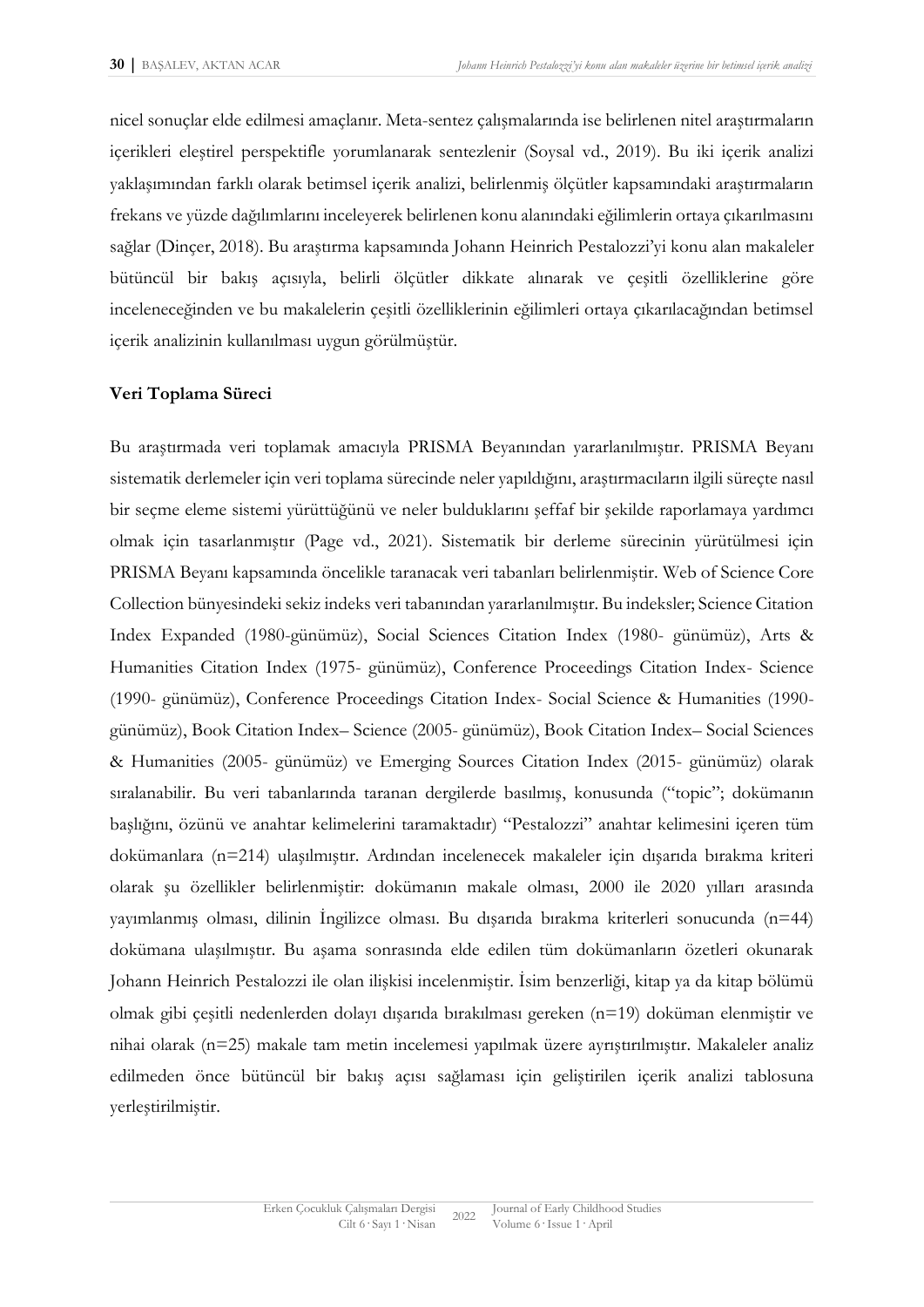### **Verilerin Analizi**

Bu araştırma kapsamında verilerin analizi için doküman analizi tekniği kullanılmıştır. Doküman analizi tekniğinde analize konu olan örnekleme karar verildikten sonra araştırmanın amacını yansıtan kategoriler geliştirilir. Ardından kategoriler altında yer alacak analiz birimleri saptanır ve bu birimler analiz edilerek sayısallaştırılır. Sayısallaştırma aşamasında var / yok gibi değerler verilebilir ya da yüzde dağılımı gösterilebilir (Yıldırım ve Şimşek, 2016). Doküman analizi tekniğinin analiz basamaklarını gerçekleştirmek amacıyla örneklem olmasına karar verilen 25 makale on kategori altında analiz edilmiştir. Analiz birimleri saptanarak kodlama ve sayma işlemleri gerçekleştirilmiştir. Ardından bulgular sayısallaştırılarak grafikler halinde sunulmuştur ve yüzdelik dağılımları bulgularda betimlenmiştir.

### **BULGULAR**

Bu araştırma kapsamında incelenen makaleler 2000 ile 2020 yılları arasında Web of Science Core Collection bünyesindeki veri tabanlarında indekslenen dergilerde yayımlanmıştır. Konu olarak "Pestalozzi" kelimesini içeren yirmi beş (n=25) makale on farklı başlık altında analiz edilmiş ve incelenmiştir. Makalelerin incelendiği başlıklar aşağıdaki gibidir:

### **Web of Science Kategorisi**

Makaleler Web of Science kapsamındaki kategorilere göre incelendiğinde "Eğitim ve Eğitim Araştırmaları; Sosyal Bilimler Tarihi" [8 (%32)], "Eğitim ve Eğitim Araştırmaları" [3 (%12)], "Amerikan Edebiyatı; Şiir" [1 (%4)], "Bilim Tarihi ve Felsefesi" [1 (%4)], "Coğrafya; Sosyal Bilimler Tarihi" [1 (%4)], "Dil ve Dilbilim; Edebiyat" [1 (%4)], "Disiplinlerarası Sosyal Bilimler" [1 (%4)], "Eğitim ve Eğitim Araştırmaları; Müzik" [1 (%4)], "Felsefe" [1 (%4)], "Gelişimsel Psikoloji" [1 (%4)], "İş; Yönetim" [1 (%4)], "Multidisipliner Beşeri Bilimler" [1 (%4)], "Müzik" [1 (%4)], "Sanat" [1 (%4)], "Sanat; Eğitim ve Eğitim Araştırmaları" [1 (%4)], "Tarih" [1 (%4)] kategorilerinde sınıflandırıldığı yayımlandığı görülmektedir. Yayımlanan makalelerin kategorilerine göre dağılımı Şekil 1'de gösterilmiştir.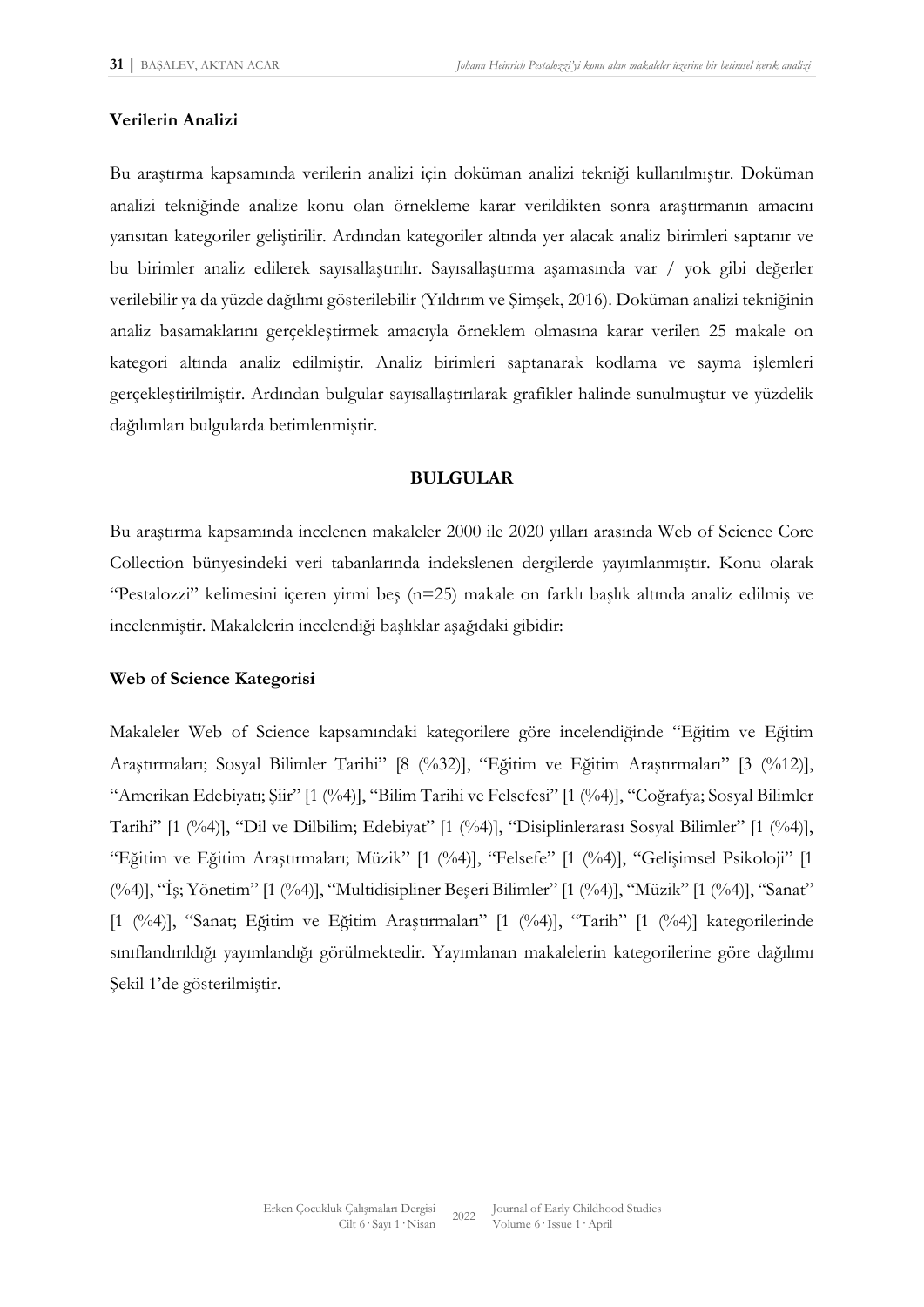

Şekil 1. Makalelerin Web of Science Kategorilerine Göre Dağılımı

# **Yayın Yılı**

2000 ile 2020 yılları arasında yayımlanan dergiler incelendiğinde 2000'de bir (%4), 2006'de iki (%8), 2009'da bir (%4), 2010'da bir (%4), 2011'de bir (%4), 2012'de üç (%12), 2013'de üç (%12), 2014'te üç (%12), 2015'te dört (%16), 2018'de iki (%8), 2019'da iki (%8), 2020'de iki (%8) makale yayımlandığı görülmüştür. Dikkate alınan veri tabanlarında 2001, 2002, 2003, 2004, 2005, 2007, 2008, 2016 ve 2017 yıllarında makale yayımlanmamıştır. Makalelerin yayın yıllarına göre dağılımı Şekil 2'de gösterilmiştir.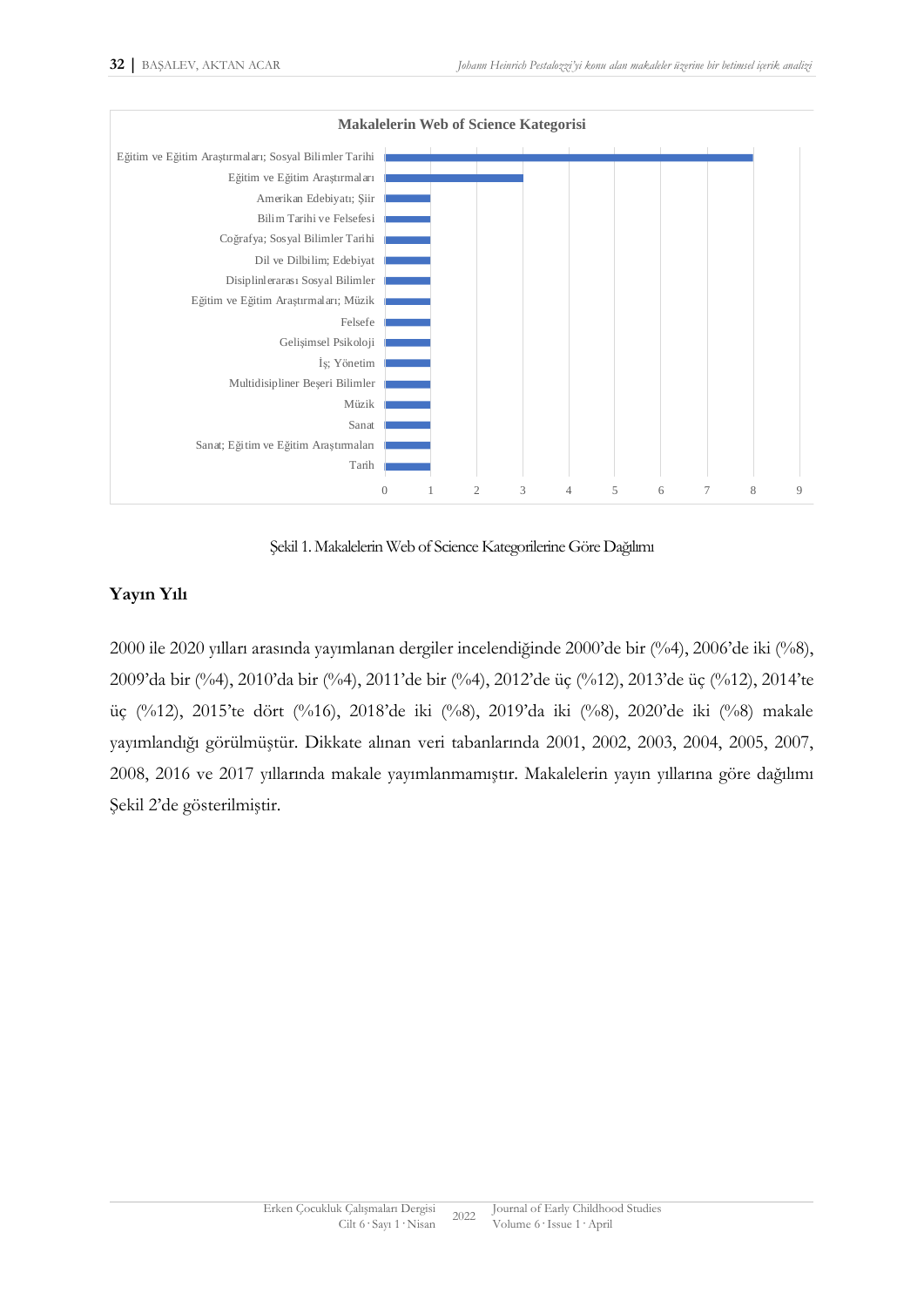

Şekil 2. Makalelerin Yayın Yıllarına Göre Dağılımı

# **Yayımlandığı Dergi**

Makaleler yayımlandıkları dergilere göre incelendiğinde "Paedagogica Historica" [7(%28)], "Annals of Science" [1(%4)], "Boyhood Studies-An Interdisciplinary Journal" [1(%4)], "Burlington Magazine" [1(%4)], "Contemporary Issues in Early Childhood" [1(%4)], "Croatian Journal of Education" [1(%4)], "Emily Dickinson Journal" [1(%4)], "European Journal of Developmental Psychology" [1(%4)], "History of Education" [1(%4)], "History of Education & Children's Literature" [1(%4)], "History of European Ideas" [1(%4)], "International Journal of Art & Design Education" [1(%4)], "Journal of Historical Geography" [1(%4)], "Journal of Research in Music Education" [1(%4)], "Journal of The American Musicological Society" [1(%4)], "Modern Language Review" [1(%4)], "RBGN-Revista Brasileira De Gestao De Negocios" [1(%4)], "Schools-Studies in Education" [1(%4)], "Tarih Kültür ve Sanat Araştırmaları Dergisi" [1(%4)] isimli dergilerde yayımlandıkları görülmüştür. Makalelerin yayımlandıkları dergilere göre dağılımı Şekil 3'te gösterilmiştir.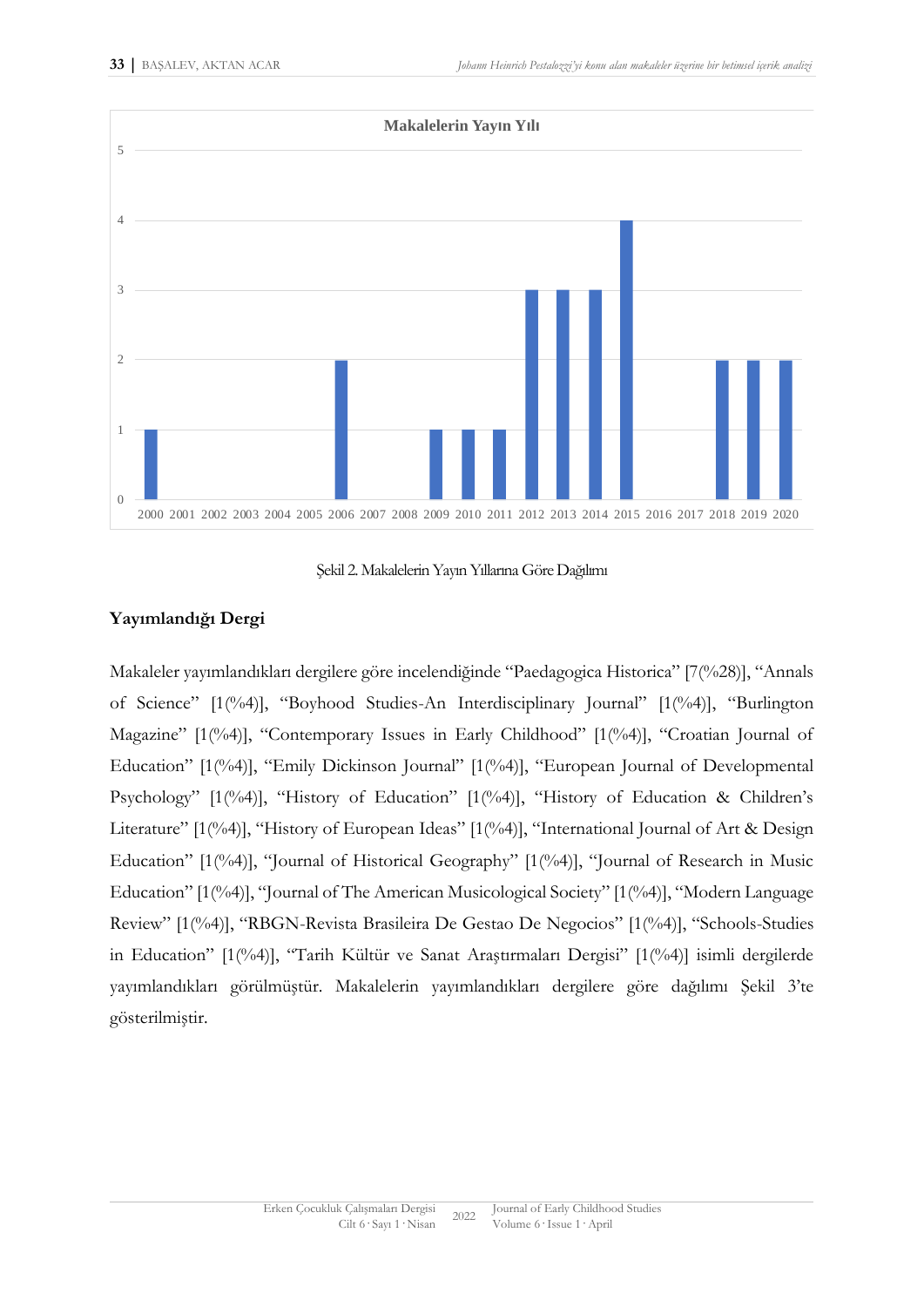

Şekil 3. Makalelerin Yayımlandığı Dergilere Göre Dağılımı

# **Araştırma Yöntemi**

Makalelerin araştırma yöntemleri incelendiğinde 21 tanesinin derleme makale (%84), birinin betimsel tarama (%4), birinin içerik analizi (%4), birinin bibliyografik-kronolojik yöntem (%4), birinin nitel boylamsal ve keşifsel araştırma (%4) olduğu görülmüştür. Makalelerin araştırma yöntemlerine göre dağılımı Şekil 4'te gösterilmiştir.



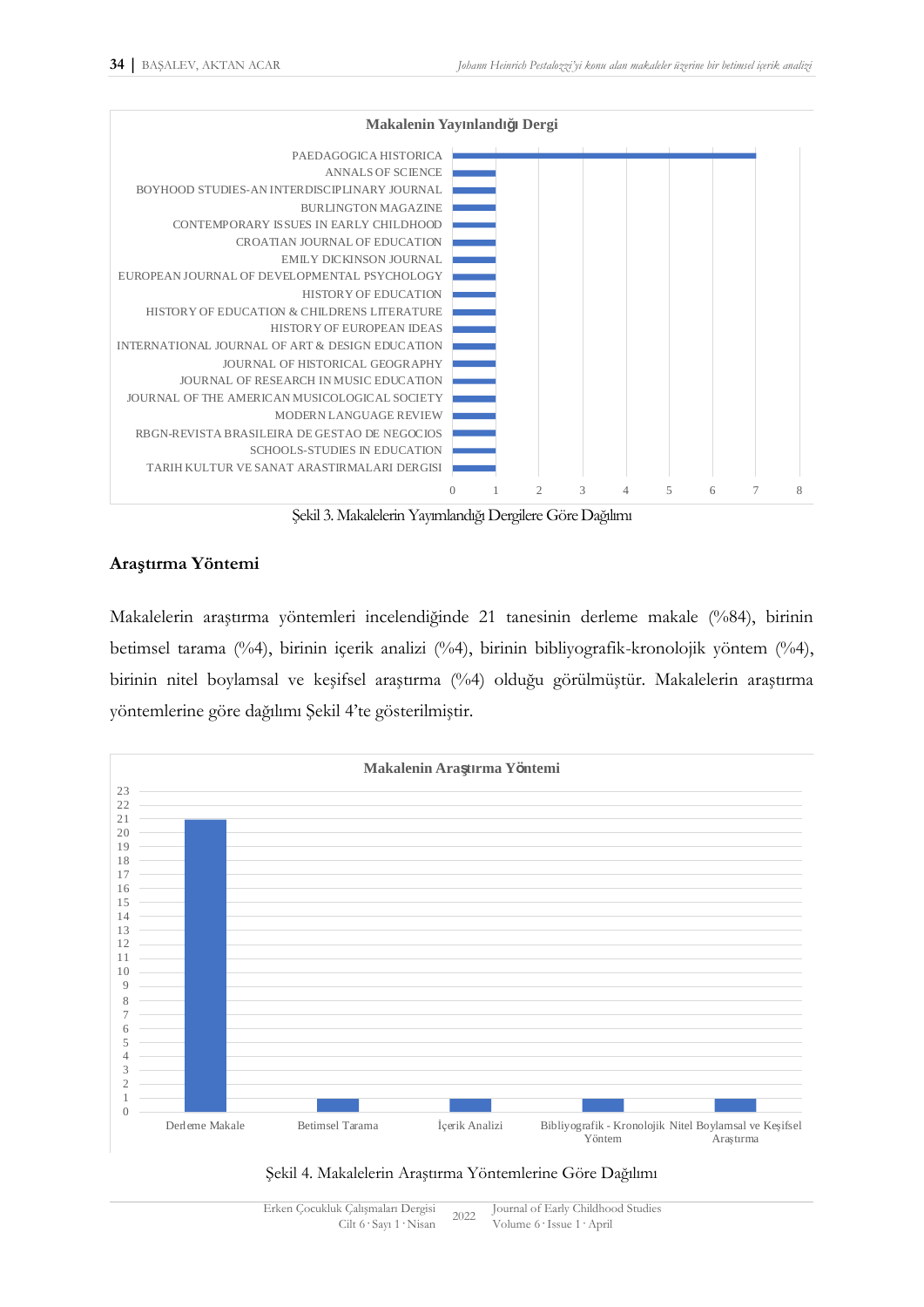### **Veri Toplama Aracı**

Makaleler araştırmaları kapsamında kullandıkları veri toplama aracına ya da elde ettikleri verilere göre incelendiğinde 21 tanesinin (%84) veri toplama aracı kullanmadığı ya da veri elde etmediği görülmüştür. Makalelerden biri nitel anket formu (%4), biri inceledikleri koleksiyondaki müzik kitaplarını (%4), biri kültürel ve bilimsel basılı mirasları (%4), biri gözlemler, dokümanlar ve sunumlar (%4) gibi veri toplama araçları ya da veriler kullanmışlardır. Makalelerin kullandıkları veri toplama araçları ya da elde ettikleri verilere göre dağılımı Şekil 5'te gösterilmiştir.



Şekil 5. Makalelerin Veri Toplama Aracına ya da Elde Edilen Veriye Göre Dağılımı

# **Veri Analiz Tekniği**

Makaleler kullandıkları veri analiz tekniğine göre incelendiğinde 21 tanesinin (%84) veri analiz tekniği kullanmadığı görülmüştür. Makalelerden üçünün (%12) içerik analizi, birinin (%4) doküman analizi tekniği ile veri analizi yaptığı belirtilmiştir. Makalelerin veri analiz tekniğine göre dağılımı Şekil 6'da gösterilmiştir.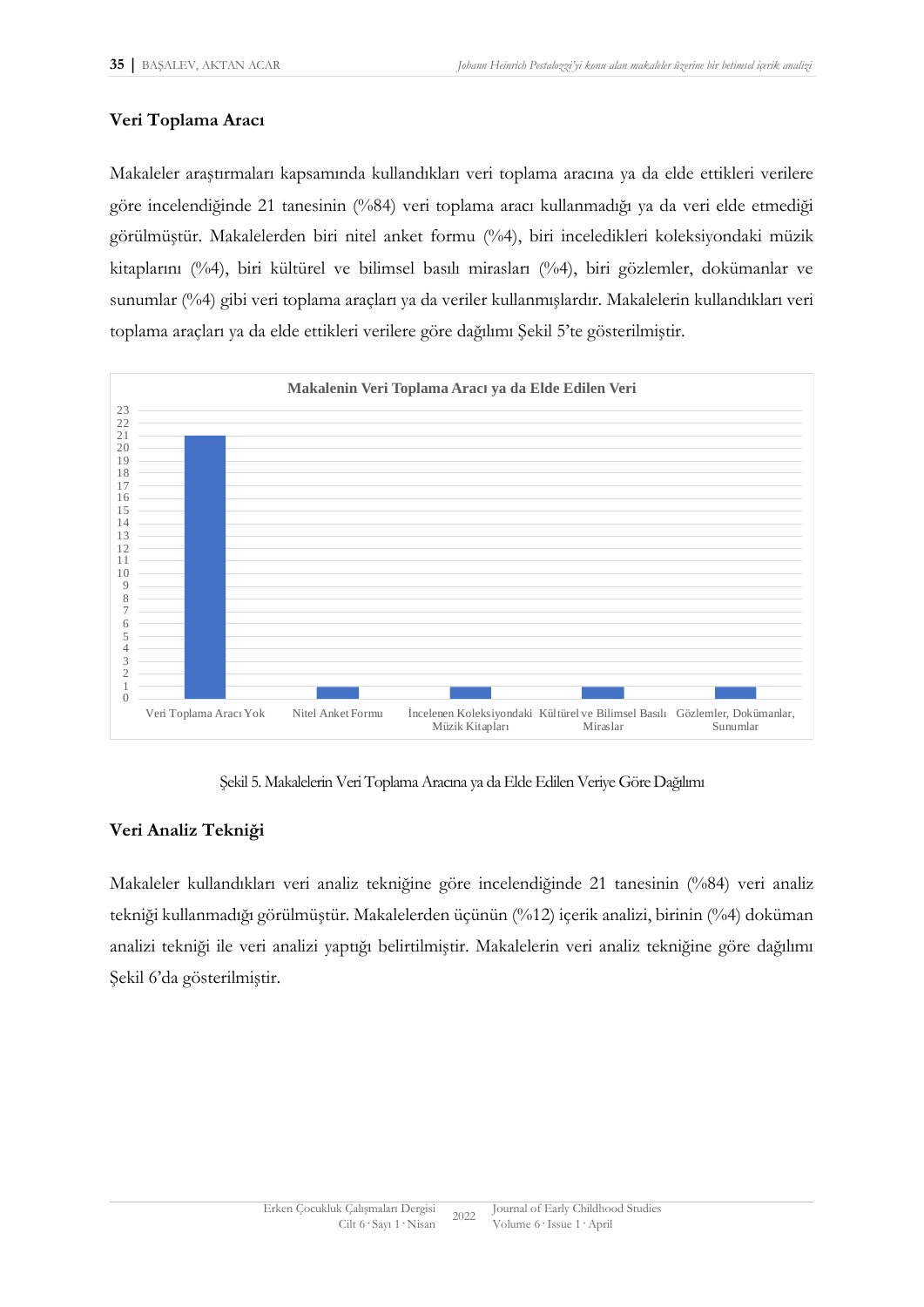

Şekil 6. Makalelerin Veri Analiz Tekniğine Göre Dağılımı

# **Atıf Alma Bilgisi**

Makalelerin Google Scholar üzerinden atıf alma bilgileri incelendiğinde beş makalenin (%20) hiç atıf almadığı, dört makalenin (%16) üç kez atıf aldığı, iki makalenin (%8) iki kez atıf aldığı, iki makalenin (%8) dört kez atıf aldığı, iki makalenin (%8) altı kez atıf aldığı, bir makalenin (%4) bir kez atıf aldığı, bir makalenin (%4) beş kez atıf aldığı, bir makalenin (%4) 16 kez atıf aldığı, bir makalenin (%4) 17 kez atıf aldığı, bir makalenin (%4) 19 kez atıf aldığı, bir makalenin (%4) 20 kez atıf aldığı, bir makalenin (%4) 23 kez atıf aldığı, bir makalenin (%4) 32 kez atıf aldığı, bir makalenin (%4) 33 kez atıf aldığı, bir makalenin (%4) 37 kez atıf aldığı görülmüştür. Makalelerin Google Scholar üzerinden atıf alma bilgisine göre dağılımları Şekil 7'de gösterilmiştir.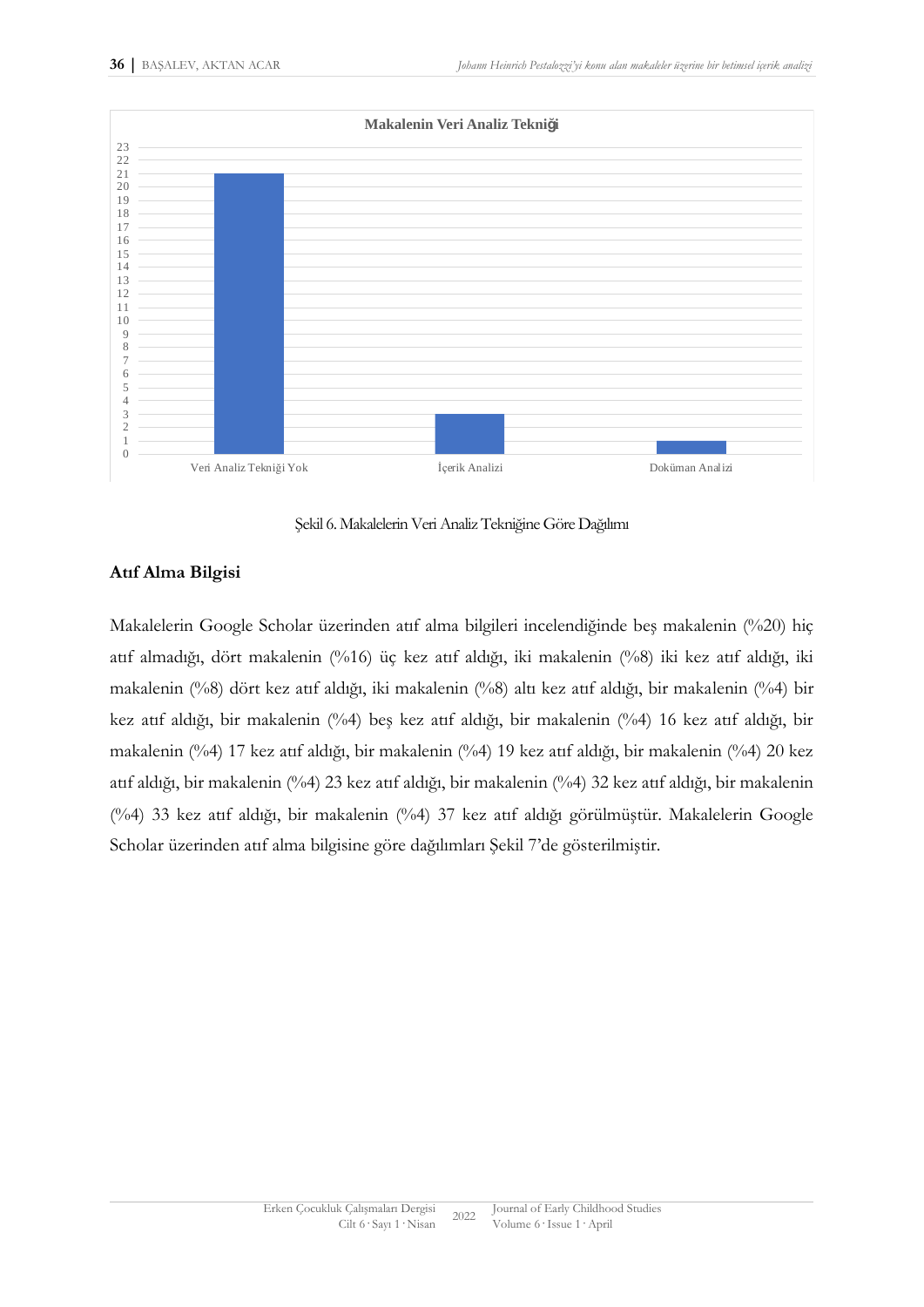

Şekil 7. Makalelerin Google Scholar Üzerinden Atıf Alma Bilgisine Göre Dağılımı

# **Yazar Sayısı**

Makaleler yazar sayısı açısından incelendiğinde 20 makalenin (%80) bir yazar tarafından yazıldığı, dört makalenin (%16) iki yazar tarafından yazıldığı, bir makalenin (%4) üç yazar tarafından yazıldığı görülmüştür. Makalelerin yazar sayısına göre dağılımı Şekil 8'de gösterilmiştir.



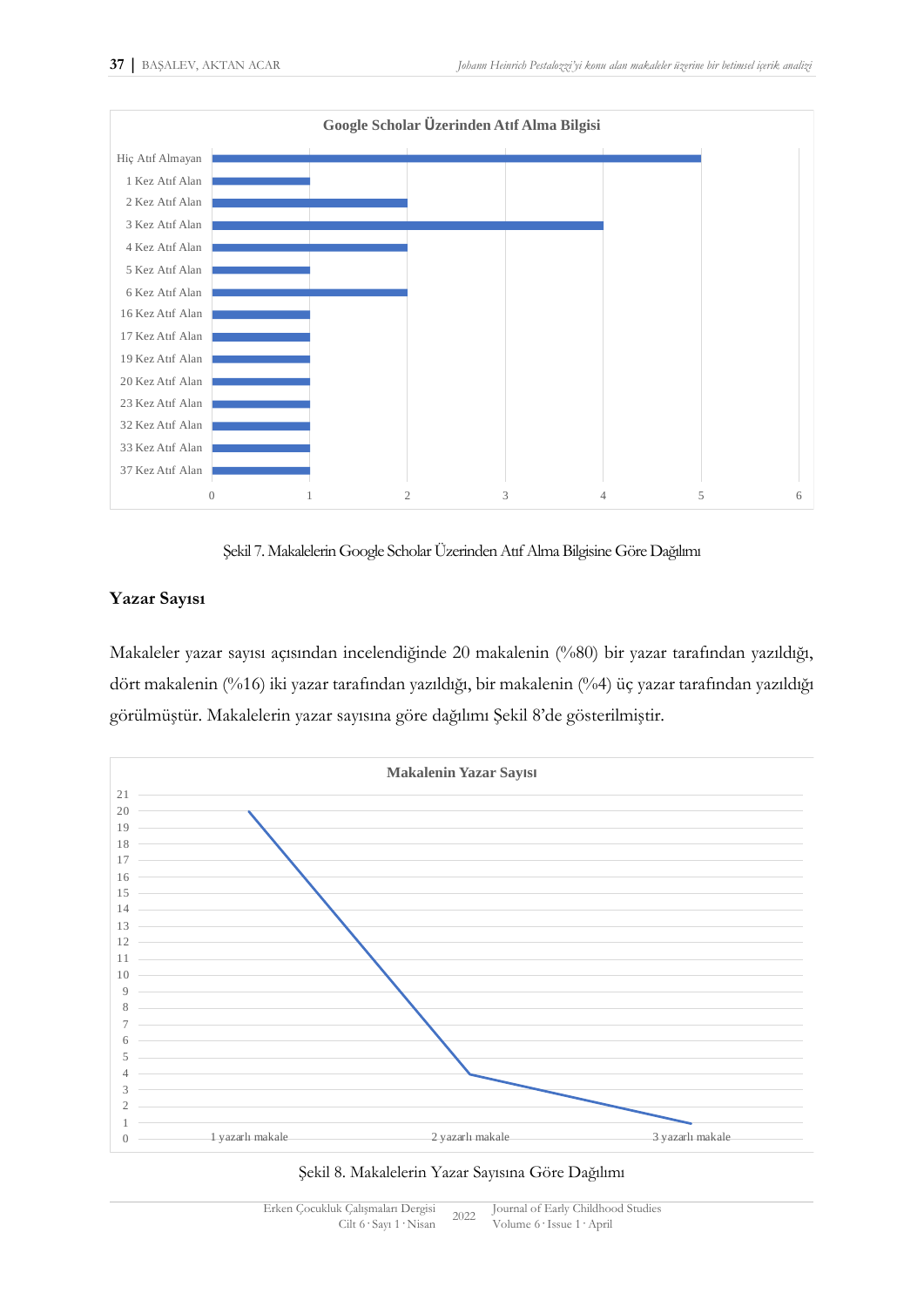# **Yayıncı Derginin Şehir ve Ülke Bilgisi**

Makalelerin yayımlandığı dergilerin şehir ve ülke bilgisi incelendiğinde Abingdon, Birleşik Krallık'ta 10 (%40), Londra, Birleşik Krallık'ta dört (%16), Baltimore, Maryland, ABD'de bir (%4), Brooklyn, New York, ABD'de bir (%4), Chicago, Illinois, ABD'de bir (%4), Hoboken, New Jersey, ABD'de bir (%4), Hove, Birleşik Krallık'ta bir (%4), Karabük, Türkiye'de bir (%4), Macerata, İtalya'da bir (%4), Oakland, California, ABD'de bir (%4), Reston, Virginia, ABD'de bir (%4), Sao Paulo SP, Brezilya'da bir (%4), Zagreb, Hırvatistan'da bir (%4) makale yayımlandığı görülmüştür. Makalelerin yayımlandığı dergilerin şehir ve ülkelere göre dağılımları Şekil 9'da gösterilmiştir.



Şekil 9. Makalelerin Yayımlandığı Dergilerin Şehir ve Ülkelere Göre Dağılımları

# **Makalelerin Kavramsal Temaları**

Johann Heinrich Pestalozzi'yi konu alanında içeren ve Web of Science'ta taranan makalelerin kavramsal temaları Pestalozzi'ye ilişkin kapsamı ve konu alanları bakımından incelenmiştir. Bu inceleme sonucunda elde edilen bulgular Tablo 1'de gösterilmiştir.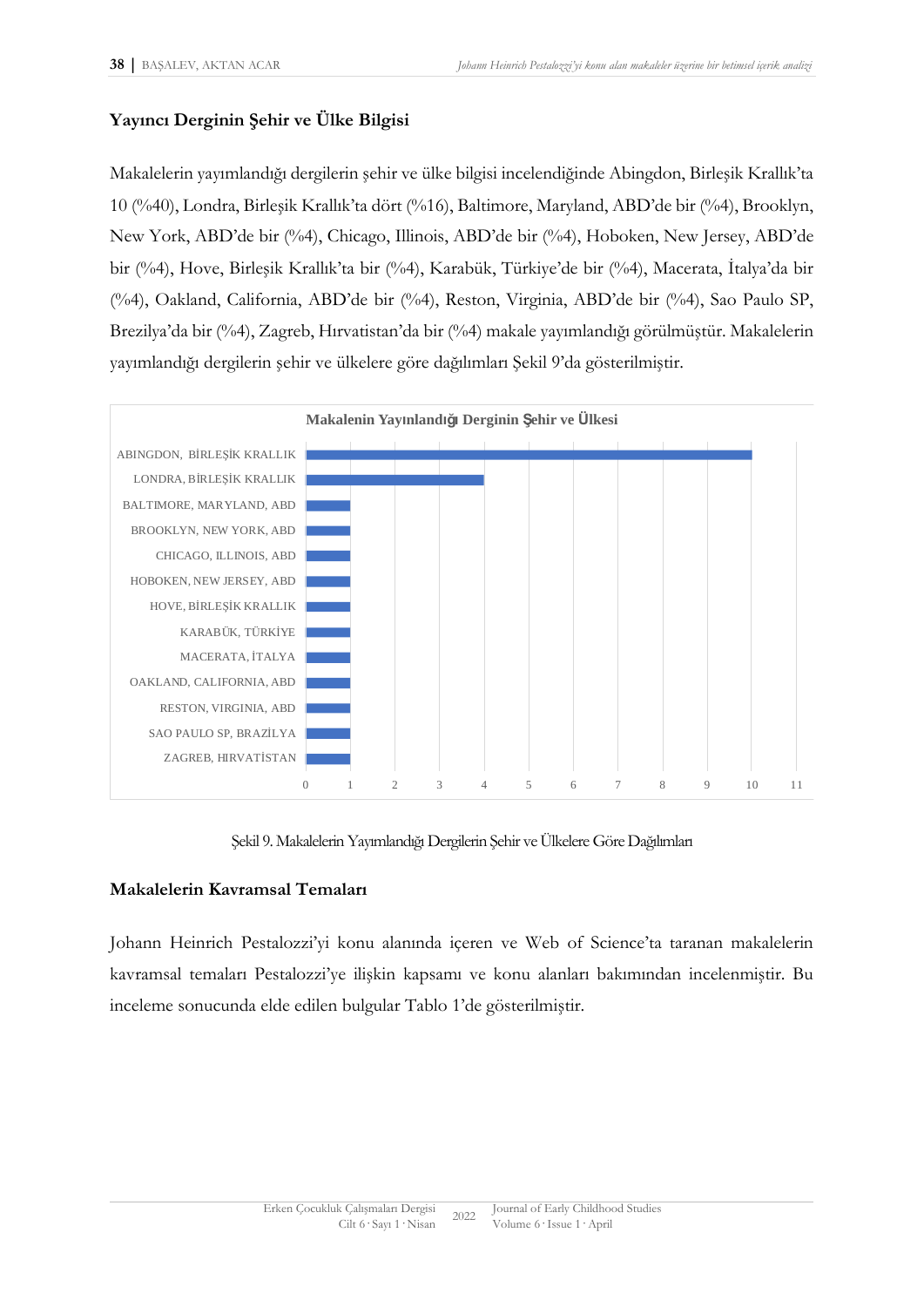| Pestalozzi'ye İlişkin Kapsam                                       | Çalışmanın Konu Alanı            | Örnek Çalışmalar              |
|--------------------------------------------------------------------|----------------------------------|-------------------------------|
| Pestalozzi'nin Etkilediği<br>Kişi/Kişiler Hakkında                 | Müzik                            | Howe (2000)                   |
|                                                                    |                                  | <b>Musser</b> (2019)          |
|                                                                    | Sanat Eğitimi                    | Füssl (2006)                  |
|                                                                    | Eğitim Yönetimi                  | Scheurer (2009)               |
|                                                                    | Mesleki Eğitim                   | Albisetti (2012)              |
|                                                                    | Doğa Eğitimi                     | Brunelli (2013)               |
|                                                                    | Özel Eğitim                      | Campos ve Borges (2014)       |
|                                                                    | Eğitimde Reformlar               | Giorgetti (2014)              |
|                                                                    |                                  | Petsche (2014)                |
|                                                                    |                                  | Moore (2019)                  |
|                                                                    | Bir Eğitimcinin Yaşamı           | Jordan (2015)                 |
| Pestalozzi'nin Etkilediği Konu<br>Alanı/Alanları Hakkında          | Coğrafya                         | Elliott ve Daniels (2006)     |
|                                                                    | Eğitimde Sosyal ve Duygusal      | Bognar ve Dubovicki (2012)    |
|                                                                    | Unsurlar                         | Nieto (2018)                  |
|                                                                    | Sanat Eğitimi                    | Siegesmund (2013)             |
|                                                                    |                                  | Boichenko, Nykyforov ve Hulei |
|                                                                    |                                  | (2019)                        |
|                                                                    | Erken Çocukluk Eğitimi           | Aslanian (2015)               |
|                                                                    | Öğretim Yöntemi                  | Orlandi ve Junges (2015)      |
|                                                                    | Fiziksel Eğitim                  | Noel (2018)                   |
| Pestalozzi'nin Yöntemi,<br>Etkilendikleri ya da Yaşamı<br>Hakkinda | Pestalozzi'ye hediye edilen bir  | Rose-De Viejo (2010)          |
|                                                                    | portrenin hikâyesi               |                               |
|                                                                    | Pestalozzi'nin yöntemi           | Horlacher (2011)              |
|                                                                    |                                  | Reese (2013)                  |
|                                                                    | Jean Jacques Rousseau            | Koops (2012)                  |
|                                                                    | Pestalozzi hakkında yazılmış bir | Goulah (2020)                 |
|                                                                    | makalenin incelemesi             |                               |

Tablo 1. Makalelerin kavramsal temalarına göre dağılımları

İlk olarak Pestalozzi'nin etkilediği kişi ya da kişiler hakkında olan çalışmalar konu alanlarına göre ayrıştırılmıştır. Müzik konu alanında Howe (2000) gerçekleştirdiği çalışmada Pestalozzi'nin eğitiminde müziğe değer verilmesine rağmen, müziği onun eğitim sisteminin bir parçası olarak görmemektedir. Pestalozzici ilkeleri müzik öğretimine ilk uygulayan kişiler olan Michael Traugott Pfeiffer ve Hans Georg Nageli, Pestalozzi'nin fikirlerini 1810'da "Pestalozzici İlkelere Göre Şan Talimatı"nda tanıtmıştır ve ilgili çalışma bu eserin de içinde bulunduğu bir koleksiyonu incelemektedir. Pestalozzi'nin müzik alanında etkilediği kişileri konu alan başka bir çalışmada Musser (2019), Carl Czerny'nin pedagojik çalışmalarında ve klavye düzenlemelerinde yer alan mekanik çalma tarzını yeniden değerlendirmiş ve Pestalozzi'nin ilerlemeci eğitim reformlarının ortamı içinde konumlandırmıştır. Sanat eğitimi alanında Pestalozzi'nin etkilediği ünlü Bauhaus ustasının incelendiği çalışmada (Füssl, 2006) yeni bir sanat eğitimi kavramını okul ortamında ortaya koyan Josef Albers'in sanat eğitimi ve pedagojik inancının kökenine ilişkin Pestalozzi'nin eğitim inançlarının yakın bir takipçisi olduğu ifade edilmektedir. Eğitim yönetimi alanında Pestalozzi'nin etkilediği kişilerin incelendiği çalışmada Scheurer (2009), ilerlemeci Pestalozzici etkinin Akademi'de Dickinson öğrenciyken sağlam bir ilerleme kaydettiğini savunmaktadır. Bu etkinin en önemli kanıtlarından biri, Samuel Read Hall'un Eğitmen El Kitabı: Okul Yönetimi üzerine Dersler'in,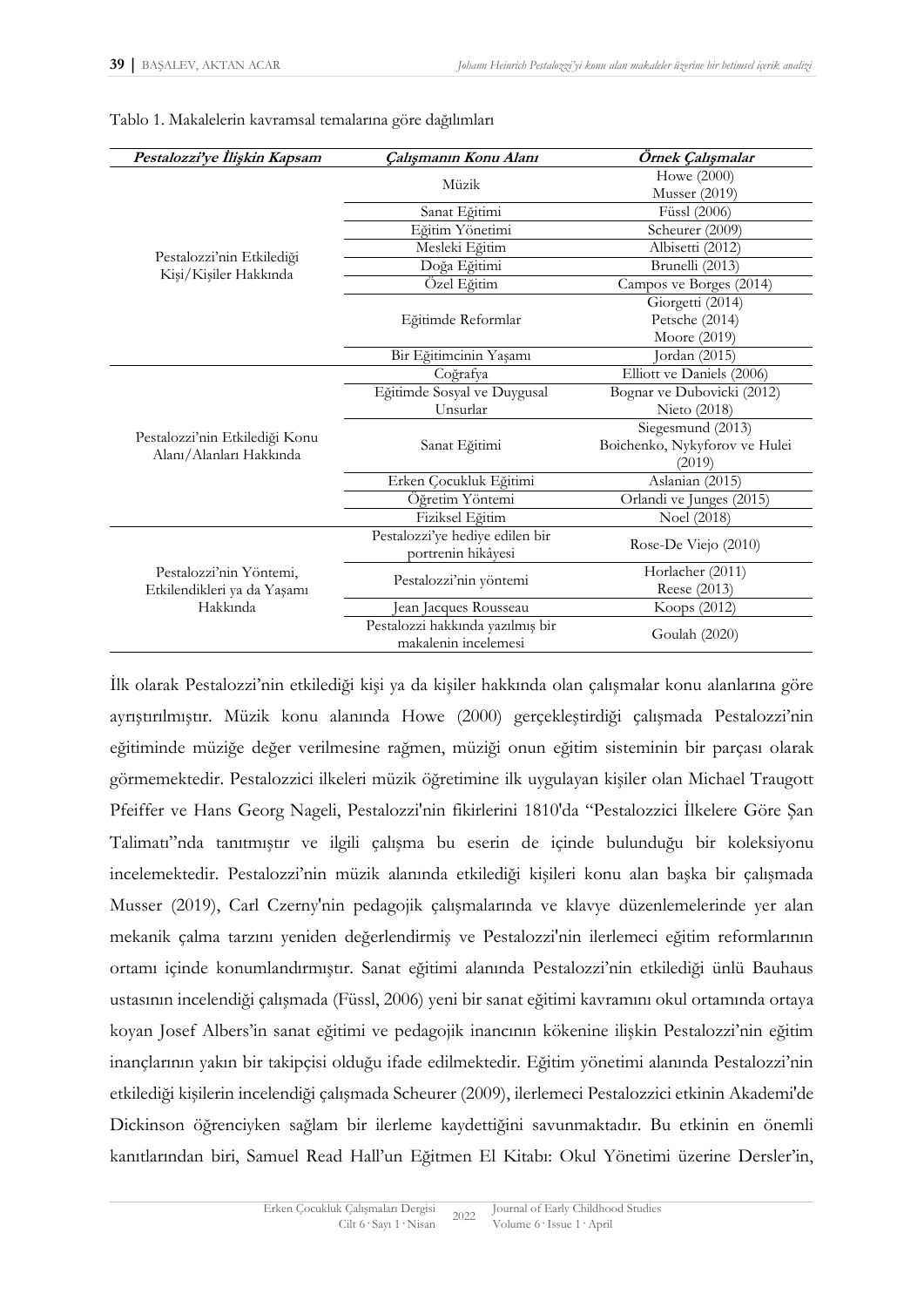Akademi'de eğitilen öğrenciler için gerekli metinler arasında listelenmesidir. Albisetti (2012) çalışmasında Prusya ve Almanya Kraliçesi Victoria'nın kadınlar için birçok akademik ve mesleki eğitim biçiminin hamisi ve savunucusu olarak önemli bir rol oynadığını vurgulamaktadır. Kraliçe'ye Pestalozzi-Froebel çocuk evi fikrini sunan filantrop Julie Schwabe ve Kraliçenin gerçekleştirdiği eğitim yenilikleri konu alınmaktadır. Pestalozzi'nin etkilediği kişilerin konu alındığı diğer bir çalışma ise doğa eğitimi alanında Brunelli (2013) tarafından gerçekleştirilmiştir. Doğa rehberliği kavramının öncüleri olan eğitim düşünürleri John Muir ve Enos Mills'in eğitim anlayışının kökenine ışık tutulmuştur. Pestalozzi'nin nesnelerle etkileşime girme yaklaşımı ve doğa inceleme hareketi Amerikan toplumu için önemli bir rol oynarken Muir ve Mills'i de etkilediği öne sürülmektedir. Campos ve Borges (2014) gerçekleştirdikleri çalışmalarında Pestalozzi'nin özel eğitim alanında etkilediği kişileri ve çalışmalarını konu almıştır. 1932'de Antipoff liderliğinde bir grup öğretmen, doktor ve entelektüel; zihinsel yetersizliği olan ve özel gereksinimli çocukların muayenesini ve eğitimini daha iyi hale getirmek için Belo Horizonte Pestalozzi Derneği'ni kurdu. İlgili çalışma kapsamında derneğin bünyesindeki çalışmalar ve eğitim hakkında bilgiler sağlanmıştır. Giorgetti (2014), Petsche (2014) ve Moore (2019) çalışmalarında Pestalozzi'den etkilenen çeşitli tarihsel figürlerin gerçekleştirdikleri eğitim reformlarını ele almıştır. Giorgetti (2014) çalışmasında Osmanlı İmparatorluğu'nun Pestalozzi'si olarak anılan Mustafa Satı Bey'in eğitim konusundaki görüşlerinin analizini yaparak, Yeni Okul açma girişimleriyle Yeni Eğitim hareketine hangi görüşlerin katkı sağladığını açıklamıştır. Petsche (2014) Hermann Grassmann'ın tarihsel süreçte etkilendiği eğitim reformları ve eğitim düşünürleri sayesinde kuramlarını nasıl geliştirdiği açıklanmıştır. Moore (2019), 1800'lerin ortalarında Avustralyalı bir okul müdürü ve müfettiş olan James Bonwick tarafından Pestalozzi'nin ve Fellenberg'in reformlarının eğitimsel olarak ödünç alınmasını biyografik bir yaklaşım benimseyerek açıklamıştır. Son olarak Pestalozzi'nin etkilediği kişi ya da kişiler göz önüne alındığında Jordan (2015) tarafından gerçekleştirilen çalışmada İtalyan'da soylu bir ailede doğan ve İsviçre'de sürgüne zorlanarak Pestalozzi'nin yanında eğitimci olarak çalışan Prati'nin hayatı ve düşünceleri tarihsel süreç temel alınarak sunulmuştur.

Johann Heinrich Pestalozzi'yi konu alanında içeren ve Web of Science'ta taranan makalelerin Pestalozzi'ye ilişkin kapsamı onun etkilediği konu alanı ya da alanları bakımından incelendiğinde çeşitli çalışmalar olduğu görülmektedir. Pestalozzi'nin etkilediği coğrafya konu alanında Elliott ve Daniels (2006) gerçekleştirdikleri çalışmada 19. yüzyılın başlarından itibaren Pestalozzici ve Fellenbergian fikirlerin, çocuğun gelişim aşamalarına karşı duyarlılığın önemini, deneyimsel öğrenmenin değerini ve yerelleştirilmiş çalışmaların ve saha gözlemlerinin, pratik haritacılık ve doğa bilimlerinin rolünü vurgulayarak Avrupa coğrafi eğitimini dönüştürmeye yardımcı olduğunu vurgulamaktadır. Pestalozzi'nin eğitim alanında sosyal ve duygusal unsurları etkilediği vurgusunun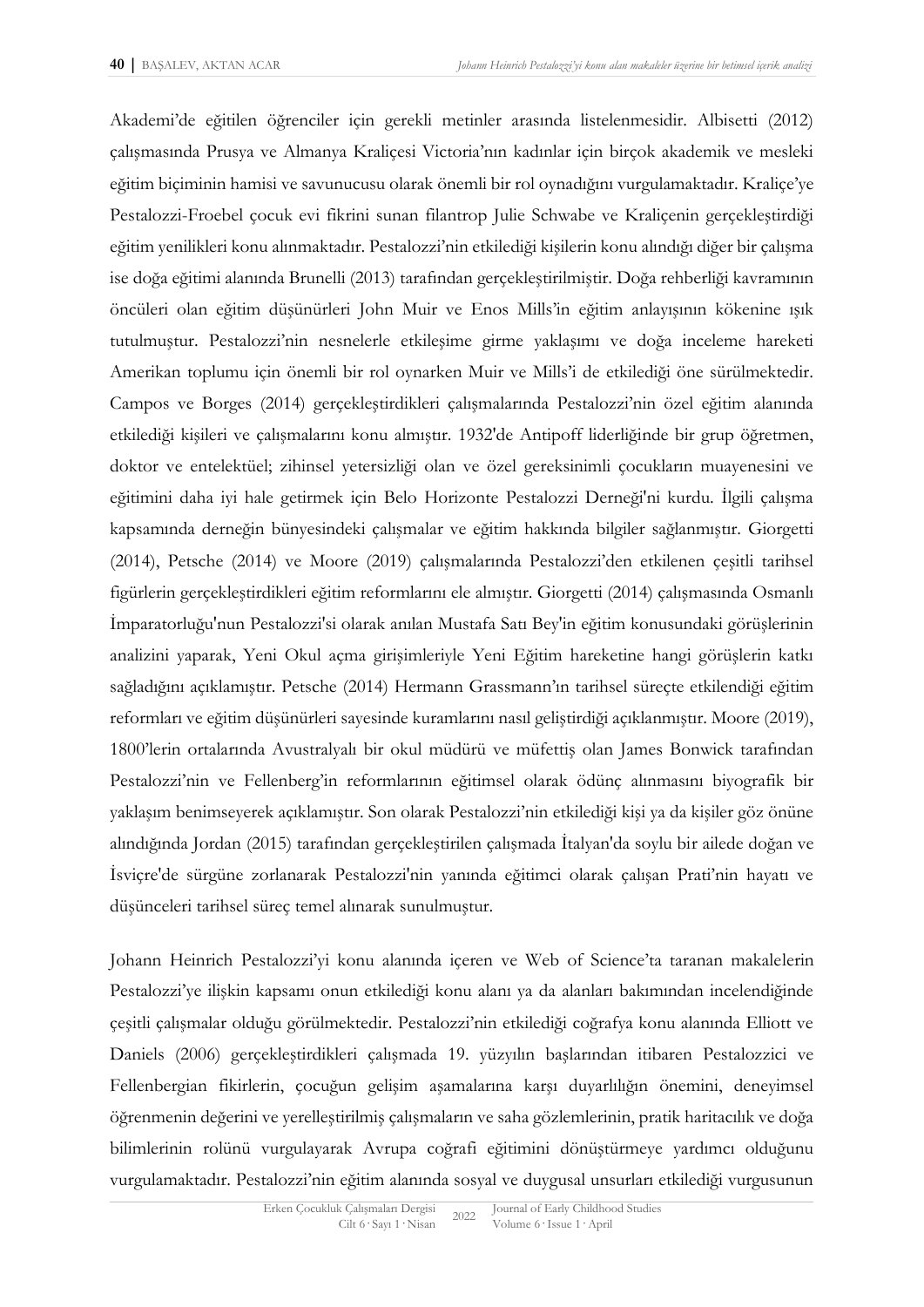yapıldığı çalışmalar bulunmaktadır (Bognar ve Dubovicki, 2012; Nieto, 2018). Bognar ve Dubovicki (2012) tarafından Pestalozzi'nin eğitime dair düşünceleriyle desteklenen çalışmada yanal düşünme yaklaşımını (süreç, bilgi, duygusal, eleştirel, iyimser ve yaratıcı olarak) kullanarak, öğretimde duygusal bağlılık konuları ele alınırken bu süreci uygulamanın verimli olduğu sonucuna ulaşılmıştır. Nieto (2018) çalışmasında 1870'lerin başlarında Küba'da ve Yucatan Yarımadası'nda sömürge karşıtı ayaklanmalar sırasında duygusal çocukluk kavramının popülerleşmesinin dayanaklarını ortaya koyulmuştur. Rousseau ve Pestalozzi'nin çalışmaları da dâhil olmak üzere, Avrupa'daki çocukluk kavramlarını kullanarak çocukluk teorilerinin popülerleşmesi ve duygusal çocukluk kavramlarının Yucatan kırsalında teşvik edilmesi incelenmiştir. Pestalozzi'nin sanat eğitimi alanındaki etkilerini ele aldığı çalışmasında Siegesmund (2013), günümüz okullarında faydacı talepler dâhilinde gerçek demokratik süreçleri uygulamanın zorluklarından bahsetmektedir. Faydacı taleplerden arındırılmış bir sanat eğitimi anlayışının kullanılması gerektiğini vurgulamaktadır. Sanat eğitimi alanında Pestalozzi'nin etkilerini inceleyen Boichenko, Nykyforov ve Hulei (2019) ise eğitim sürecinde sanat ve zanaat faaliyetlerinin uygulanmasında ilerlemeci pedagojik fikirlerin el işçiliği ve sanatsal-yaratıcı doğanın kullanımı olduğu ortaya çıkmıştır. Pestalozzi'nin erken çocukluk eğitimindeki etkilerine vurgu yapılan çalışmada Aslanian (2015), erken dönem anaokulu hareketindeki sevgi, bakım ve annelik söylemlerinin yükselen modernizm akımına ve manevi bir dünya görüşüne dayandırmaktadır. Günümüzdeki sevgi söyleminin yokluğu bakım verenin yalnızca kadın figür olmasına karşı çıkmak ile ilişkilendirilmiştir. Araştırmacıya göre erken çocukluk eğitiminin büyük sorunlarından biri olarak görünen annelik yönü; sevgi, bakım ve annelik içgüdüsünün kadının temelinde olması algısından kaynaklanmaktadır. Orlandi ve Junges (2015) gerçekleştirdikleri araştırmada üzerinde çalışılan ve Pestalozzi'den etkilenilen öğretim yönteminin, öğretme ve öğrenmeyle ilgili eğitime katkıda bulunduğundan bahsetmektedir ve yükseköğretimde eleştirel zihinlerin oluşumunu tartışan çalışmaların desteklenmesi gerektiğini savunmaktadır. Noel (2018) çalışmasında aşırı hareketsizlikten dolayı bilim alanında çalışmayı sağlık sorunlarına giden yollardan sadece biri olarak değerlendiren Horace Mann'dan önceki görüşler ile ele almıştır. Ortak okul reformu dönemindeki Amerikalı eğitimciler arasında sağlığa olan yoğun ilgiye odaklanılmıştır ve tarihsel süreçte fiziksel eğitimin önemini vurgulayan yaklaşımlara yer verilmiştir.

Pestalozzi'nin doğrudan eğitim yöntemini, etkilendiği unsurları ve yaşamını konu alan çalışmalar ise kavramsal temalara göre yapılan incelemenin son kapsamıdır. Rose-De Viejo (2010) çalışmasında Pestalozzi'ye bir sanat eserinin hediye edilmesi hikâyesi konu almıştır. Agustin Esteve'nin resmettiği Manuel Godoy portresinin bir kopyası Pestalozzi'ye hediye edilmiştir. Portrenin kopyasının Pestalozzi'ye hediye edilmesine ilişkin mektuplaşmalar ve gazete haberleri tarihsel detaylar ile anlatılmaktadır. Pestalozzi'nin eğitim yöntemi hakkında derinlemesine bir inceleme gerçekleştiren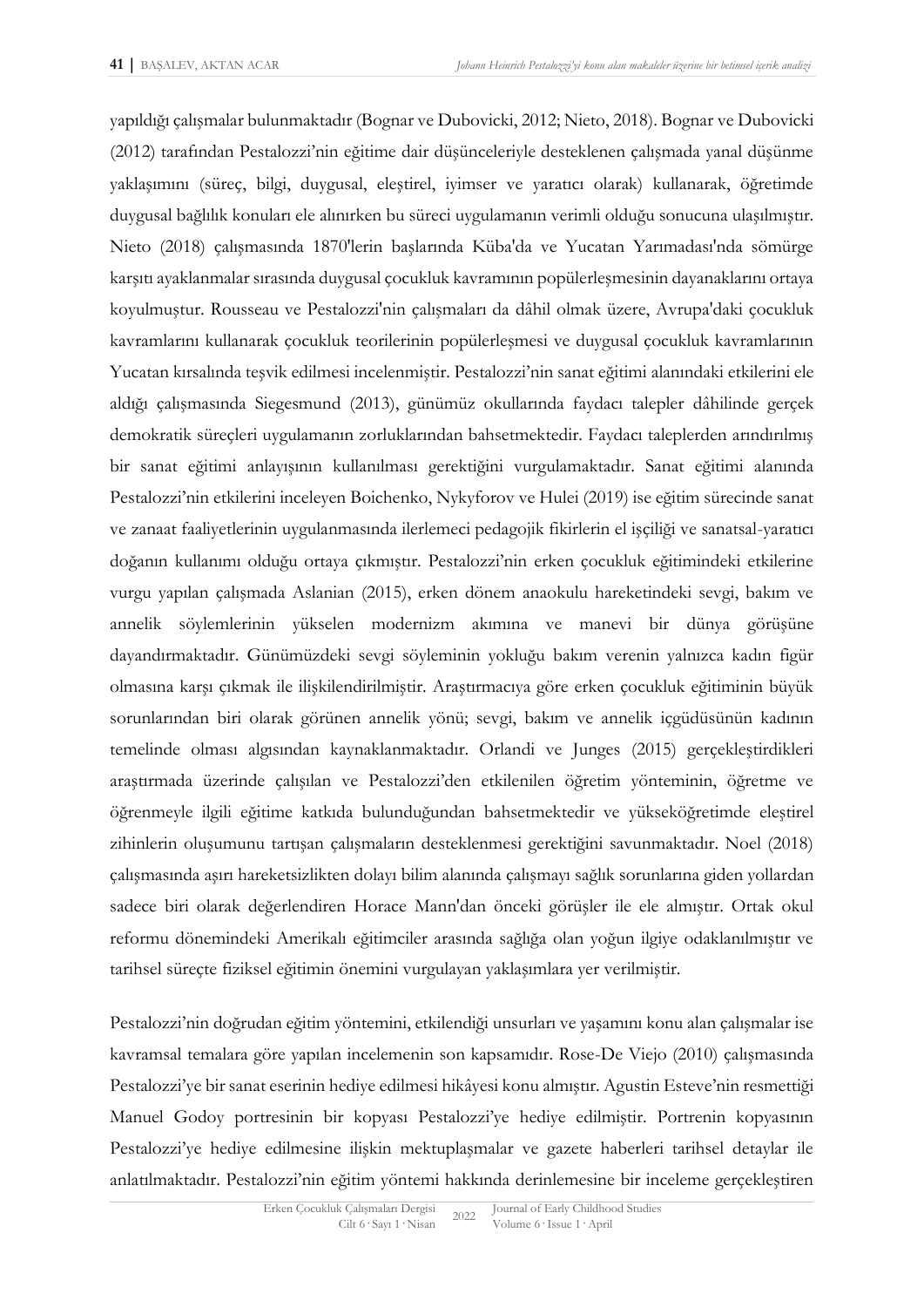Horlacher (2011), Pestalozzi'nin yönteminde gerçek konu alanlarının (matematik, dil, tarih vb.) somut olarak uygulanmadığını öne sürmüştür. Pestalozzi'nin yönteminin ekonomik, siyasi ve sosyal olarak değişen dünyada büyük insan kitlelerinin ihtiyaçlarına yetersiz kaldığı savunulmaktadır. Reese (2013) ise eğitim reformlarına katkısı olan ilerlemeci düşünürlerin okulları ve uygulamalarında bağımsız, özel ve ayrıcalıklı süreçler yürüttüğünü savunmaktadır. Bu eleştirileriyle geleneksel ve geniş kitlelere hitap eden eğitim uygulamalarının neden güçlendiğini açıklamıştır. Pestalozzi'nin etkilendiği düşünülen Jean Jacques Rousseau'nun konu alındığı Koops (2012)'un çalışmasında Rousseau'nun pedagojik fikirlerinin Alman filantroplar ve Pestalozzi tarafından Avrupa'ya yayıldığı vurgulanmaktadır. Araştırmacı bu çalışmada yeni eğitim yaklaşımlarını Rousseau'nun fikirleri üzerinden tartışmaktadır. Pestalozzi'nin doğrudan yöntemi, etkilendikleri ve yaşamını konu alan makalelerin bir diğeri Pestalozzi hakkında yazılmış bir makalenin incelenmesini içermektedir. Goulah (2020) çalışmasında Daisaku Ikeda'nın yazdığı ilk yayın olan ve "Büyük Eğitimci Pestalozzi" olarak çevrilen makalesinin derinlemesine incelemesini yapmıştır. Araştırmacıya göre, Ikeda'nın 1949 tarihli makalesinde Pestalozzi'den aldığı ilham vurgulansa da modern çağ için gerekli olan insan eğitiminin benzersiz bir versiyonunu geliştirmeye başlamıştır.

Johann Heinrich Pestalozzi'yi konu alanında içeren ve Web of Science'ta taranan makalelerin kavramsal temaları Pestalozzi'ye ilişkin kapsamı ve konu alanları bakımından incelendiğinde çeşitlilik göstermektedir. Pestalozzi'nin etkilediği kişi ya da kişilere ilişkin çalışmalar göz önüne alındığında konu alanlarının müzik, sanat eğitimi, eğitim yönetimi, mesleki eğitim, doğa eğitimi, özel eğitim, eğitimde reformlar ve bir eğitimcinin hayatının derinlemesine incelenmesi olduğu görülmüştür. Pestalozzi'nin etkilediği konu alanı ya da alanlar incelendiğinde coğrafya, eğitimde sosyal ve duygusal unsurlar, sanat eğitimi, erken çocukluk eğitimi, öğretim yöntemi ve fiziksel eğitimi kapsadığı belirlenmiştir. Son olarak Pestalozzi'nin doğrudan yöntemi, etkilendikleri ve hayatını kapsamına alan çalışmaların konu alanlarının; ona hediye edilen bir portrenin hikâyesi, Pestalozzi'nin yöntemine ilişkin eleştiriler, Jean Jacques Rousseau ve Pestalozzi hakkında yazılmış bir makalenin incelemesi olduğu görülmektedir.

# **SONUÇ, TARTIŞMA ve ÖNERİLER**

Bu araştırmada 2000 ile 2020 yılları arasında Web of Science Core Collection bünyesindeki veri tabanlarında indekslenen dergilerde yayımlanan ve konu alanında "Pestalozzi"yi içeren çalışmalar doküman analizi tekniği ile incelenmiştir. Bulgular sonucunda ortaya çıkan başlıklardan ilki makalelerin Web of Science kategorisinin dağılımını belirlemiştir. Makalelerin %32'si "Eğitim ve Eğitim Araştırmaları; Sosyal Bilimler Tarihi" kategorisinde sınıflandırılmıştır. Bu kategorideki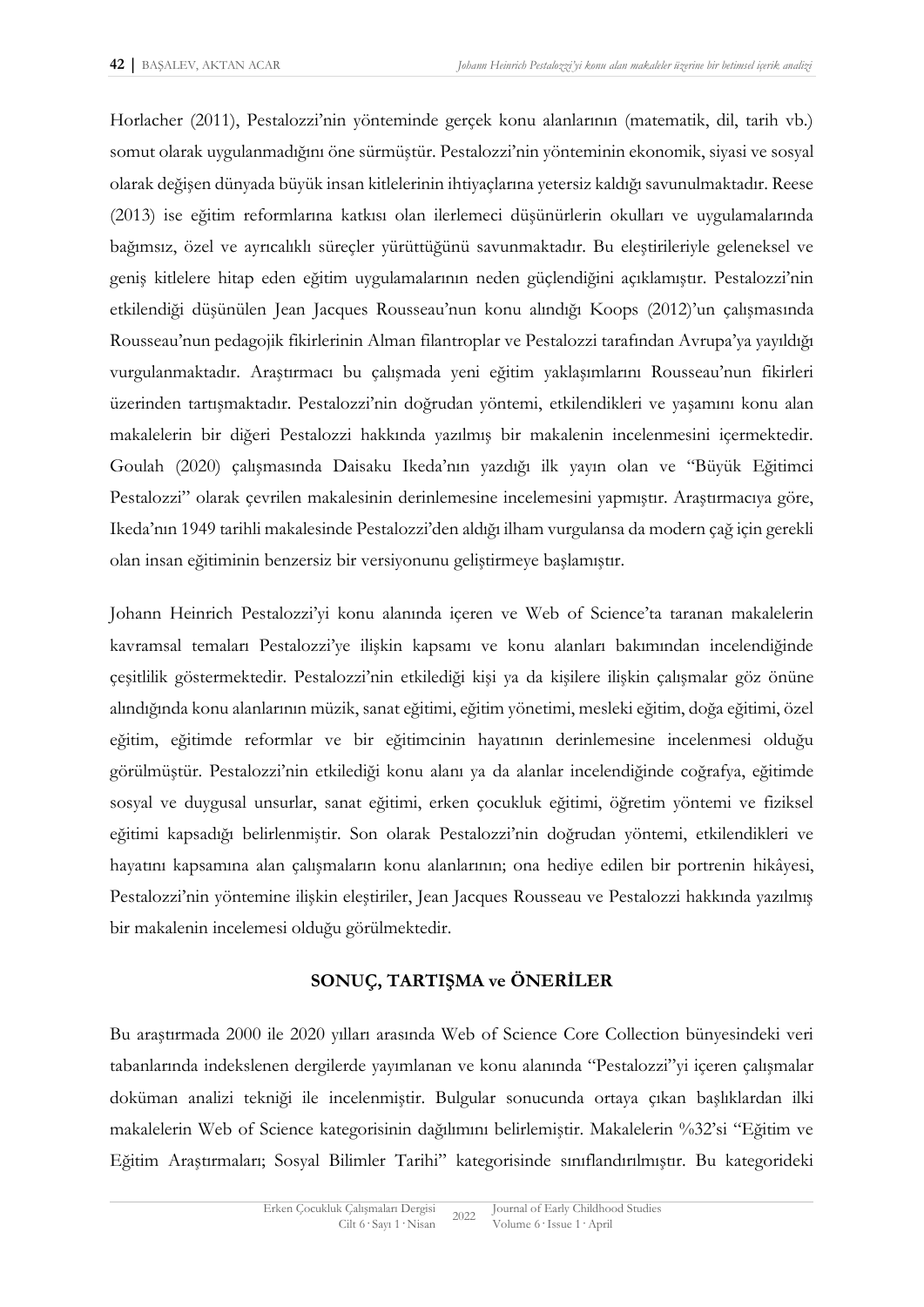makalelerin (Albisetti, 2012; Campos ve Borges, 2014; Füssl, 2006; Giorgetti, 2014; Horlacher, 2011; Moore, 2019; Noel, 2018; Reese, 2013) içeriği incelendiğinde Pestalozzi'den etkilenmiş önemli eğitim düşünürlerinin özellikle tarihsel süreçte bilim ve eğitim alanında sağladığı katkılar detaylıca incelenmiştir. Özellikle Pestalozzi'nin eğitim tarihinde yaptığı reformlar bu makalelerin çerçevesinde Osmanlı Devleti'nden Avustralya'ya, fiziksel eğitimden özel eğitime, Amerika Birleşik Devletlerindeki ilerlemeci yaklaşımdan İmparatoriçe Frederick'in kadın eğitimi hakkında yaptığı yeniliklere kadar etkilerini göstermiştir. Makalelerin %12'si sadece "Eğitim ve Eğitim Araştırmaları" kategorisinde sınıflandırılmıştır. Bu kategorideki makaleler (Aslanian, 2015; Bognar ve Dubovicki, 2012; Goulah, 2020) ise sevgi, bakım ya da duygular gibi bazı kavramların günümüzde Pestalozzi'nin eğitim yaklaşımlarından etkilenmesine vurgu yapmıştır. Ayrıca Pestalozzi'nin sıklıkla ilişkilendirildiği sanat ve müzik gibi disiplinler de kategorilerde yer almıştır. "Eğitim ve Eğitim Araştırmaları; Müzik" (Howe, 2000) ve "Sanat; Eğitim ve Eğitim Araştırmaları" (Siegesmund, 2013) kategorilerinde ise makaleler %4 dağılım göstermiştir. Makalelerin kategorileri dikkate alındığında tarih ve eğitim araştırmaları kavramlarının yoğunlukla öne çıkması Pestalozzi'nin eğitim tarihi açısından önemli bir figür olması ve eğitim alanındaki eğilimlere yön vermesi ile açıklanabilir.

Makalelerin yayın yılları incelendiğinde özellikle %12 dağılım gösteren 2012, 2013, 2014 ile %16 dağılım gösteren 2015 dikkat çekmektedir. Bu yıllarda yayımlanan makaleler (Albisetti, 2012; Aslanian, 2015; Bognar ve Dubovicki, 2012; Brunelli, 2013; Campos ve Borges, 2014; Giorgetti, 2014; Godioli, 2015; Jordan, 2015; Koops, 2012; Orlandi ve Junges, 2015; Petsche, 2014; Reese, 2013; Siegesmund, 2013) Pestalozzi'nin eğitim alanındaki diğer yaklaşımlara ve düşünürlere yaptığı katkılar ve etkilerle öne çıkmaktadır. Ayrıca bu makalelerin bazıları bilim tarihi ve felsefesi, iktisat, tarih ya da gelişimsel psikoloji konu alanlarını içermektedir.

Makaleler yayımlandıkları dergilere göre incelendiğinde %28 dağılımla en çok "Paedagogica Historica" isimli dergide yayın yapıldığı görülmüştür. Taylor & Francis kuruluşunun bünyesinde olan 0.526 etki faktörlü bu dergi yılda altı sayı yayımlamaktadır. Dergi kapsamını eğitim alanındaki sosyal, kültürler arası ve tarihsel-karşılaştırmalı yaklaşımlar ile açıklamaktadır. Pestalozzi'yi konu alanına alan bu makalelerin (Albisetti, 2012; Campos ve Borges, 2014; Füssl, 2006; Giorgetti, 2014; Horlacher, 2011; Moore, 2019; Noel, 2018) yoğunlukla tarihsel süreçleri ve Pestalozzi'den etkilenen yaklaşım ve düşünürleri incelemesi nedeniyle eğitimi tarihsel boyutlarıyla alan "Paedagogica Historica" dergilere göre dağılım açısından tahmin edilebilir bir bulgudur.

Makaleler araştırma yöntemlerine ve veri toplama araçlarına göre incelendiğinde %84'ünün derleme türünde makale olduğu ve veri toplama araçları kullanmadıkları görülmüştür. Bu durumun aksine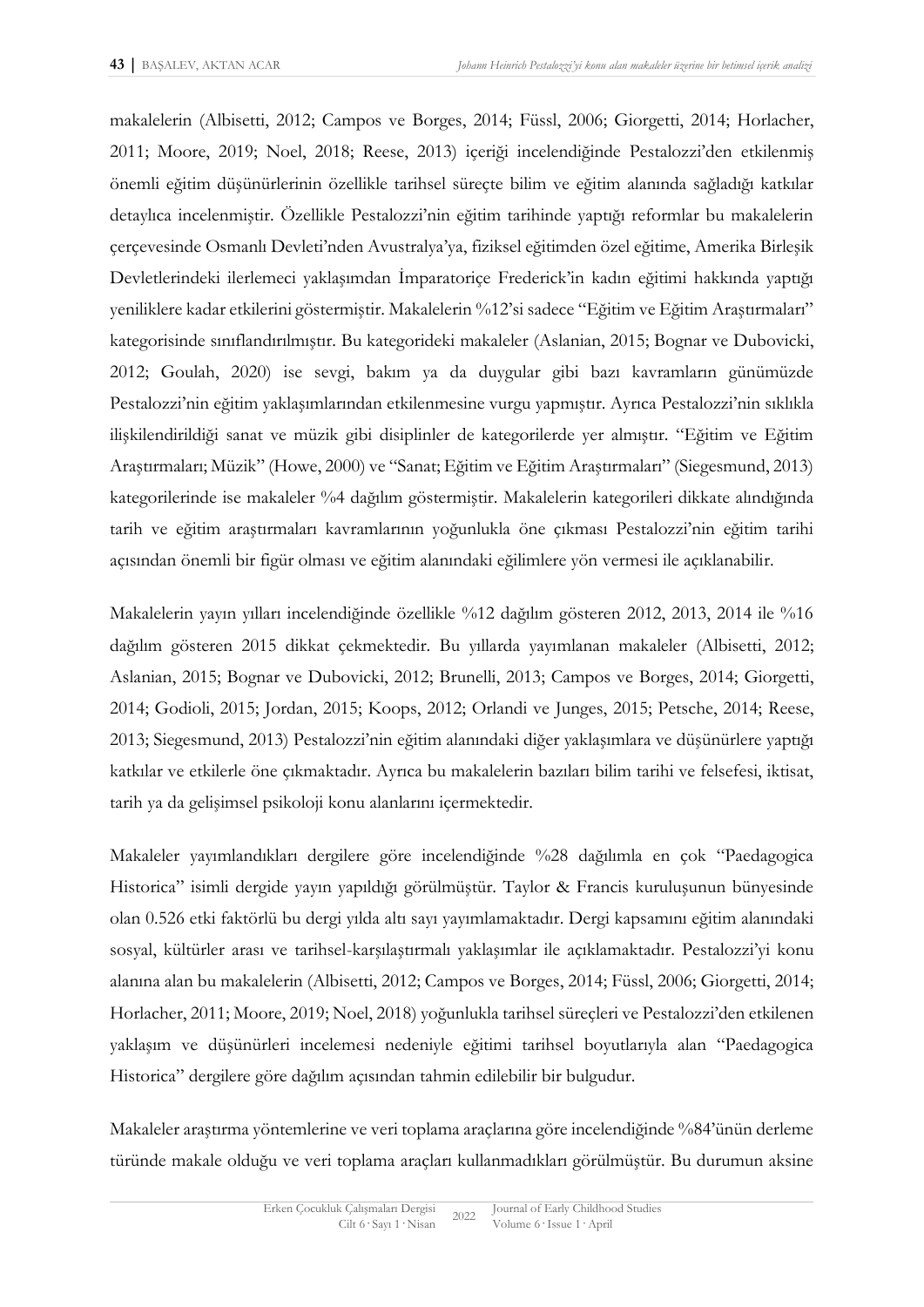%4 dağılımla bir makalenin (Bognar ve Dubovicki, 2012) nitel anket formu kullanarak betimsel tarama gerçekleştirdiği; %4 dağılımla bir makalenin (Howe, 2000) müzik kitapları inceleyerek içerik analizi gerçekleştirdiği; %4 dağılımla bir makalenin (Boichenko ve diğerleri, 2020) kültürel ve basılı mirasları bibliyografik ve kronolojik yöntem ile incelediği; %4 dağılımla bir makalenin (Orlandi ve Junges, 2015) gözlem doküman ve sunum verilerini nitel boylamsal ve keşifsel yöntem ile incelediği görülmüştür. Bu makalelerin eğitim alanında araştırmalar olmasının yanı sıra iktisat, müzik ve multidisipliner çalışmalar olduğu da ortaya koyulmuştur. Ayrıca bu makalelerden sadece Howe (2000)'un araştırması doküman analizi tekniği ile verileri analiz etmişken diğer üç makale (Bognar ve Dubovicki, 2012; Boichenko ve diğerleri, 2020; Orlandi ve Junges, 2015) içerik analizi tekniği ile verilerin analizini gerçekleştirmiştir. Pestalozzi'yi konu alanına alan çalışmaların nadiren bilimsel bir araştırma yöntemi ile inceleme yaptığı görülmüştür. Bu durum Pestalozzi'nin yöntemi ve yaklaşımlarını birçok kuramcıyı etkilemiş olması fakat kendisinin bir kuram oluşturmaktan ziyade okullarında uygulama pratikleri geliştirmesinden kaynaklanıyor olabilir.

Makalelerin Google Scholar üzerinden atıf alma bilgileri incelendiğinde en çok atıf alan makalenin (%4) (Aslanian, 2015) 37 kez atıf aldığı görülmüştür. 33 kez atıf alan (Reese, 2013) ve 32 kez atıf alan (Siegesmund, 2013) makaleler ise %4 dağılım göstermiştir. Bu makalelerin atıf alma sırasıyla sevgi ve bakım üzerine söylemleri incelediği, Amerikan ilerlemeci eğitim yaklaşımlarına ışık tuttuğu, sanat eğitimini demokratik unsurları incelemek üzere konu aldığı görülmüştür. En çok atıf alan makalelerin Pestalozzi'nin eğitim anlayışı çerçevesinde en çok anıldığı konu alanlarından (bakıma yaptığı vurgu, ilerlemeci eğitime katkıları ve demokratik eğitim anlayışı) olduğu açıkça görülmektedir. Hiç atıf almayan makalelerin (Boichenko ve diğerleri, 2020; Jordan, 2015; Moore, 2019; Petsche, 2014; Rose-De Viejo, 2010) ise %20'lık dağılım gösterdiği bulgularda belirtilmiştir.

Makalelerin %80 dağılımla tek yazar tarafından yazıldığı ve bu makalelerin çoğunlukla derleme makale olduğu görülmüştür (sadece biri (Howe, 2000) içerik analizi yöntemi kullanan özgün bir makaledir.). Bulgularda belirtildiği üzere %4 dağılımla üç yazarlı olan makale (Boichenko ve diğerleri, 2020) ise kültürel ve bilimsel basılı mirasları içerik analizi yöntemi ile incelemiştir.

Pestalozzi'yi konu alanında içeren ve Web of Science'ta taranan makalelerin kavramsal temaları incelendiğinde kendisinin sıklıkla müzik, sanat eğitimi, eğitimde reformlar, eğitimde sosyal ve duygusal unsurlar gibi konu alanlarını etkilediği görülmüştür. Günümüzde Pestalozzi incelendiğinde en öne çıkan kavramların sanat eğitimi, eğitimde ilerlemeci yaklaşım ve kafa-kalp-el üçlüsü olduğu söylenebilir. Bunların yanı sıra doğrudan Pestalozzi'nin yöntemi de konu alanı olarak çalışılmıştır. Analiz edilen makalelerin kavramsal temaları incelendiğinde Pestalozzi'nin etkilediği mesleki eğitim,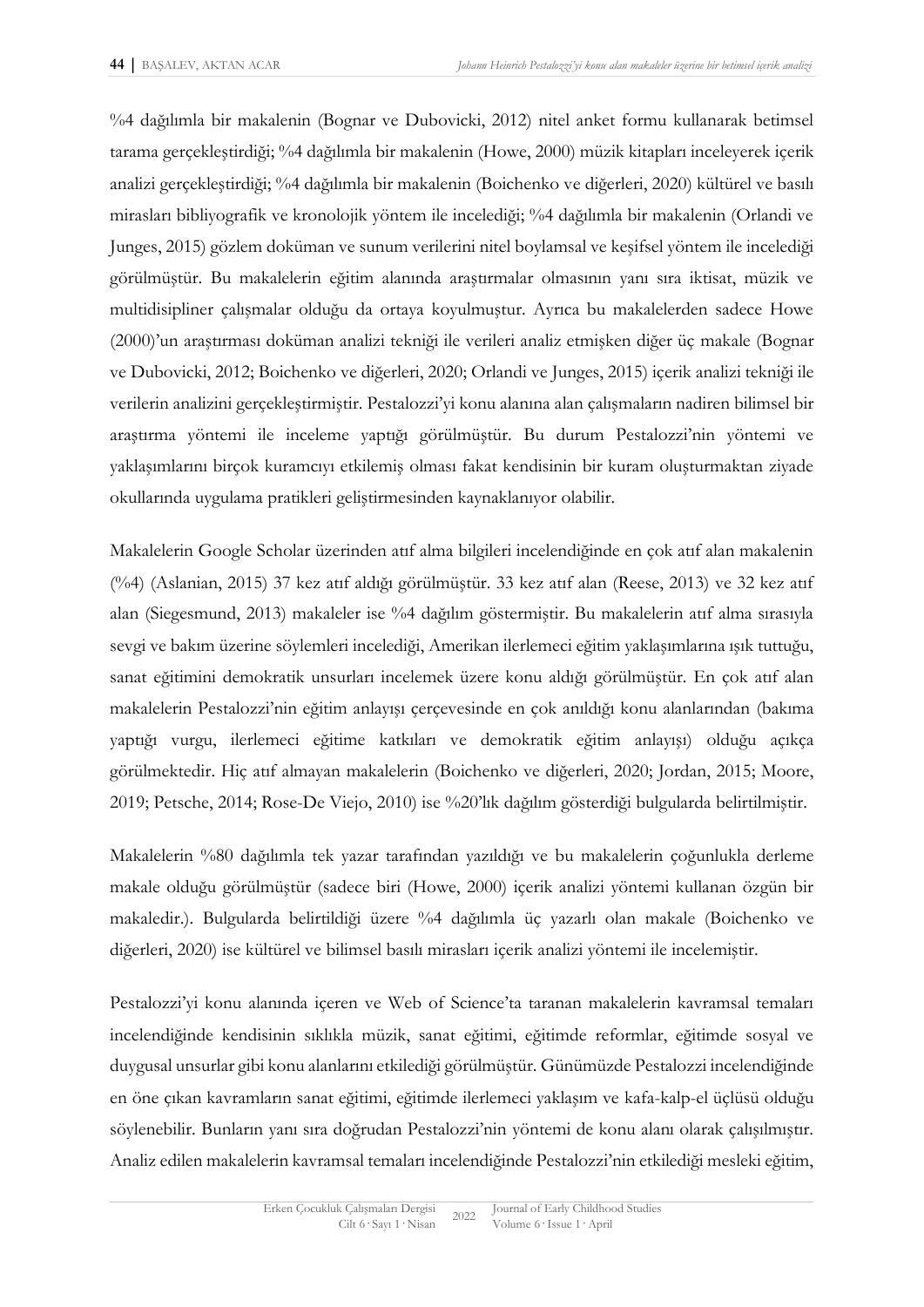erken çocukluk eğitimi ve eğitim yönetimi gibi konu alanlarının nispeten daha az çalışıldığı görülmüştür. Pestalozzi'nin eğitim alanındaki ilk çalışmalarının yoksullara meslek edindirme olduğu ve kendisinin uzun yıllar eğitim kurumları yönettiği düşünüldüğünde bu konu alanlarında yeterince araştırma gerçekleştirilmediği ifade edilebilir. Buna ek olarak Pestalozzi'nin erken dönem anaokulu hareketinin üç önemli isminden biri olduğu ve kendisinden sonra gelen Froebel ve Montessori'yi büyük oranda etkilediği düşünüldüğünde erken çocukluk eğitimi alanında yapılan çalışmaların kısıtlı olduğu söylenebilir.

Gelecek çalışmalara ilişkin öneri olarak, Pestalozzi'nin eğitim alanındaki etkilerinin incelendiği ve öğretmen eğitimi, dezavantajlı çocukların eğitimi ve erken çocukluk eğitimi konu alanlarını da kapsayan araştırmaların gerçekleştirilmesinin literatüre katkı sağlayacağı düşünülebilir. Pestalozzi'nin sıklıkla öne çıkan sanat eğitimi, kafa-kalp-el üçlüsü, eğitimde reformlar, anneye yapılan vurgu gibi çeşitli konularda araştırılması ve incelenmesi şaşırtıcı olmasa da meslek eğitimi, risk altındaki çocukların eğitimi, eğitim kurumlarının yönetimi ve erken çocukluk eğitimi alanlarına yaptığı tarihsel katkıları inceleyen çalışmaların gerçekleştirilmesi önerilebilir. Diğer bir nokta olarak Pestalozzi'nin etkilediği konu alanlarının ve kişilerin sıklıkla araştırılmasına rağmen Pestalozzi'yi etkileyen ve onun eğitim anlayışına katkıda bulunan araştırmaların ve incelemelerin kısıtlı olduğu görülmüştür. Bu nedenle Pestalozzi'nin ve ondan sonra gelen eğitim anlayışlarının kökenini daha iyi anlamak amacıyla Pestalozzi'yi etkileyen unsurların araştırılması önerilebilir.

Sonuç olarak, Pestalozzi'yi konu alanında içeren ve Web of Science'ta 2000 ile 2020 yılları arasında yayımlanan makaleler çeşitli alanlarda incelenmiştir. Doküman analizi ile oluşturulan kategoriler ve analize konu olan makalelerin içerikleri ve önemli noktaları bulgularda ve tartışmada detaylıca belirtilmiştir. Pestalozzi'nin kendisinden sonra gelen birçok farklı alandaki sayısız düşünürü ve yaklaşımı etkilemesi nedeniyle incelenen çoğu derleme makalede Pestalozzi'nin etkileri ve katkıları konu edilmiştir. Bunun yanı sıra özgün araştırma makalelerinde Pestalozzi'nin yönteminde öne çıkan müzik, sanat, duyguya yönelik unsurlar ele alınmıştır. Bu makalelerin incelenmesi ile görülüyor ki Pestalozzi hem aynı dönemde yaşadığı hem de kendisinden sonra gelen birçok fikir ve yaklaşıma çıkış noktası sağlamış ve etkilemiştir. Pestalozzi eğitime yön verdiği reformcu özellikleriyle günümüzde incelemeye devam ettiğimiz çoğu eğitim yaklaşımını, felsefesini ve yöntemini doğrudan ya da dolaylı etkilemeye devam etmektedir.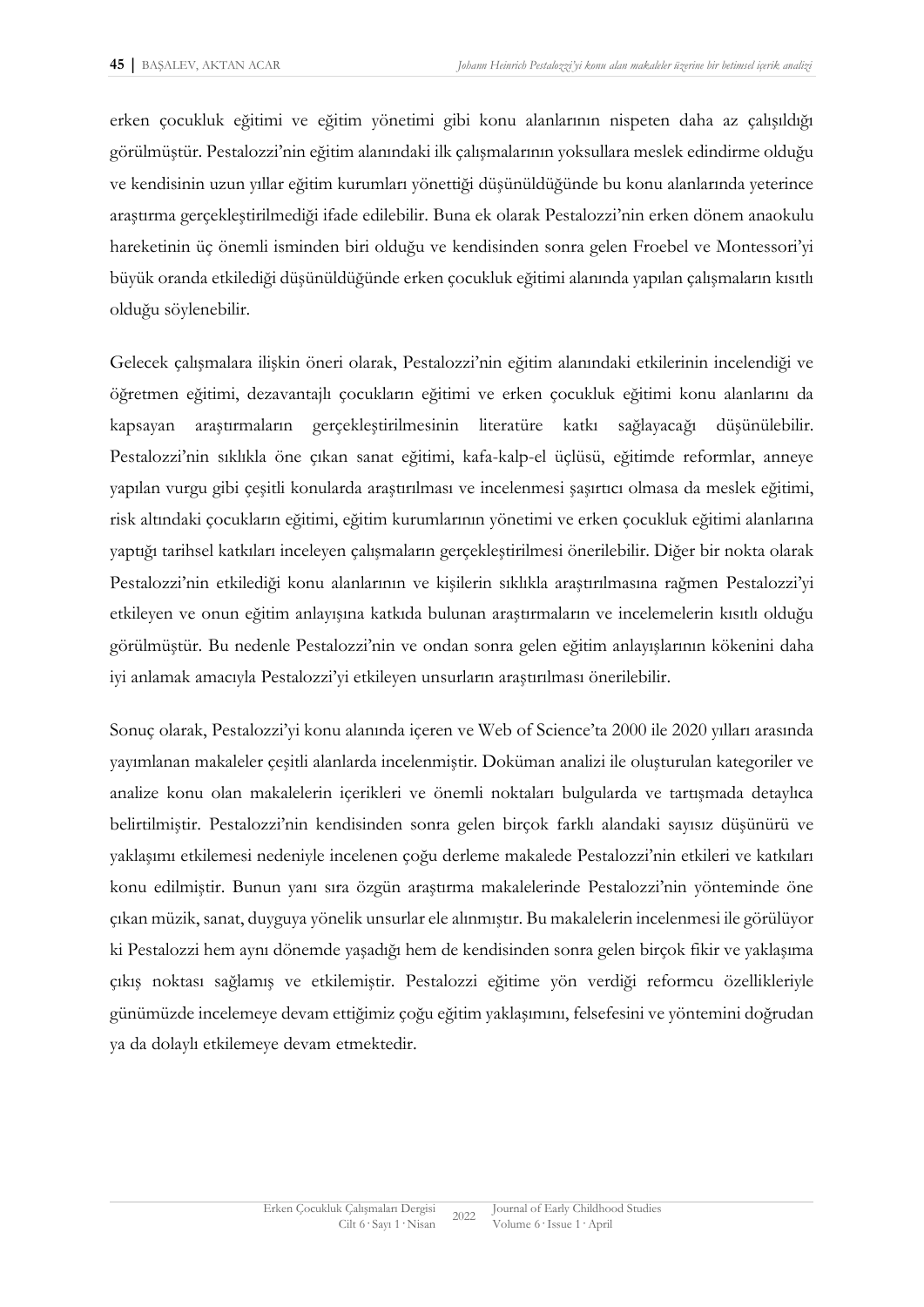### **KAYNAKÇA**

- Albisetti, J. C. (2012). The Empress Frederick and female education in the late nineteenth century: Germany, England and Italy. *Paedagogica Historica, 48*(3), 345-355.
- Aslanian, T. K. (2015). Getting behind discourses of love, care and maternalism in early childhood education. *Contemporary Issues in Early Childhood, 16*(2), 153-165.
- Bognar, L., & Dubovicki, S. (2012). Emotions in the teaching process. *Croatian Journal of Education: Hrvatski časopis za odgoj i obrazovanje, 14*(1), 135-153.
- Boichenko, M., Nykyforov, A., & Hulei, O. (2020). Genesis of the idea of using folk arts and crafts elements in teaching and upbringing in classical Ukrainian and Western European pedagogical thought. *Journal of History Culture and Art Research, 9*(2), 123-132.
- Bowers, F. B., & Gehring, T. (2004). Johann Heinrich Pestalozzi: 18th century Swiss educator and correctional reformer. *Journal of Correctional Education, 55*(4), 306-319.
- Brunelli, M. (2013). From nature guiding to nature interpretation in the United States (1872-1920). The origins of the professional practice of heritage interpretation: Between protection and education. *History of Education & Children's Literature*, 8(1), 399-429.
- Campos, R. H. D., & Borges, A. A. P. (2014). De Genève à Belo Horizonte, une histoire croisée: circulation, réception et réinterprétation d'un modèle Européen des classes spéciales au Brésil des années 1930. *Paedagogica Historica, 50*(1-2), 195-212.
- Cooper, J. A. P. (2016). *Routledge encyclopaedia of educational thinkers.* New York: Routledge.
- Dinçer, S. (2018). Content analysis in scientific research: Meta-analysis, meta-synthesis, and descriptive content analysis. *Bartın University Journal of Faculty of Education, 7*(1), 176-190.
- Elliott, P., & Daniels, S. (2006). Pestalozzi, Fellenberg and British nineteenth-century geographical education. *Journal of Historical Geography, 32*(4), 752-774.
- Follari, L. (2015). *Foundations and best practices in early childhood education: History, theories, and approaches to learning*. New Jersey: Pearson Education.
- Füssl, K. H. (2006). Pestalozzi in Dewey's realm? Bauhaus master Josef Albers among the German‐ speaking Emigrés' Colony at Black Mountain College (1933–1949). *Paedagogica historica, 42*(1-2), 77-92.
- Giorgetti, F. (2014). New school of Mustafa Satı Bey in Istanbul (1915). *Paedagogica Historica, 50*(1- 2), 42-58.
- Goulah, J. (2020). Human education: Daisaku Ikeda's philosophy and practice of Ningen Kyōiku. *Schools, 17*(1), 153-170.
- Horlacher, R. (2011). Schooling as a means of popular education: Pestalozzi's method as a popular education experiment. *Paedagogica Historica, 47*(1-2), 65-75.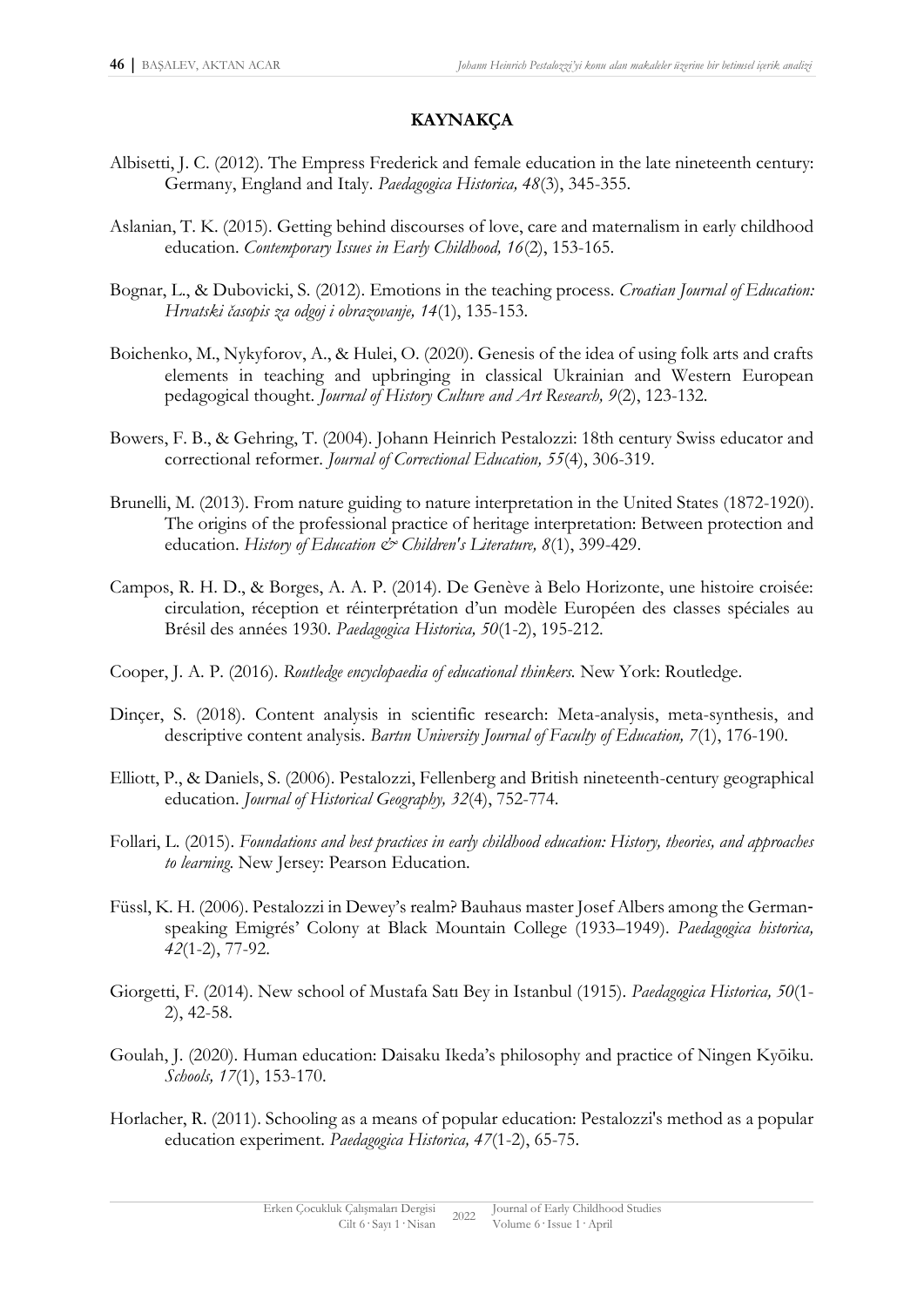- Horlacher, R. (2013). Do educational models impose standardization? Reading Pestalozzi historically. İçinde T. Popkewitz, (Ed.), *Rethinking the history of education: Transnational perspectives on its questions, methods, and knowledge (ss. 135-156).* New York: Palgrave Macmillan.
- Howe, S. W. (2000). Swiss-German music books in the Mason-McConathy Collection: Accounts from Europe to the United States. *Journal of Research in Music Education, 48*(1), 26-38.
- Jordan, A. (2015). 'Be not a copy if thou canst be an original': German philosophy, republican pedagogy, benthamism and saint-simonism in the political thought of Gioacchino di Prati. *History of European Ideas, 41*(2), 221-240.
- Koops, W. (2012). Jean Jacques Rousseau, modern developmental psychology, and education. *European Journal of Developmental Psychology, 9*(1), 46-56.
- Kuhlemann, G. & Brühlmeier, A. (2002). *Johann Heinrich Pestalozzi.* Schneider-Verlag.
- Moore, K. (2019). James Bonwick: Australian school inspector and Fellenberg disciple. *Paedagogica Historica, 55*(2), 183-206.
- Musser, J. (2019). Carl Czerny's mechanical reproductions. *Journal of the American Musicological Society, 72*(2), 363-429.
- Nieto, C. Z. (2018). The concept of sentimental boyhood: The emotional education of boys in Mexico during the early Porfiriato, 1876–1884. *Boyhood Studies, 11*(1), 27-46.
- Noel, R. (2018). "No wonder they are sick, and die of study": European fears for the scholarly body and health in New England schools before Horace Mann. *Paedagogica Historica, 54*(1- 2), 134-153.
- Orlandi, O., & Junges, I. (2015). The Atualidades Project-a generator of improvement in the teaching-learning process: Report of a teaching method carried out in a higher education institution. *Revista Brasileira de Gestão de Negócios, 17*(56), 1090-1104.
- Page, M. J., McKenzie, J. E., Bossuyt, P. M., Boutron, I., Hoffmann, T. C., Mulrow, C. D., ... & Moher, D. (2021). The PRISMA 2020 statement: an updated guideline for reporting systematic reviews. *Bmj, 372.*
- Pestalozzi, J. H. (2018). *Çocuğunu nasıl eğitirsin.* (B. Erdoğdu, Çev.). İstanbul: Roza.
- Petsche, H. J. (2014). The 'chemistry of space': The sources of Hermann Grassmann's scientific achievements. *Annals of Science, 71*(4), 522-576.
- Reese, W. J. (2013). In search of American progressives and teachers. *History of Education, 42*(3), 320-334.
- Rose-de Viejo, I. (2010). Godoy's gift of his portrait to Pestalozzi in 1808. *Burlington Magazine, 152*(1291), 671-674.
- Scheurer, E. (2009). "[S]o of course there was speaking and composition-": Dickinson's early schooling as a writer. *The Emily Dickinson Journal, 18*(1), 1-21.